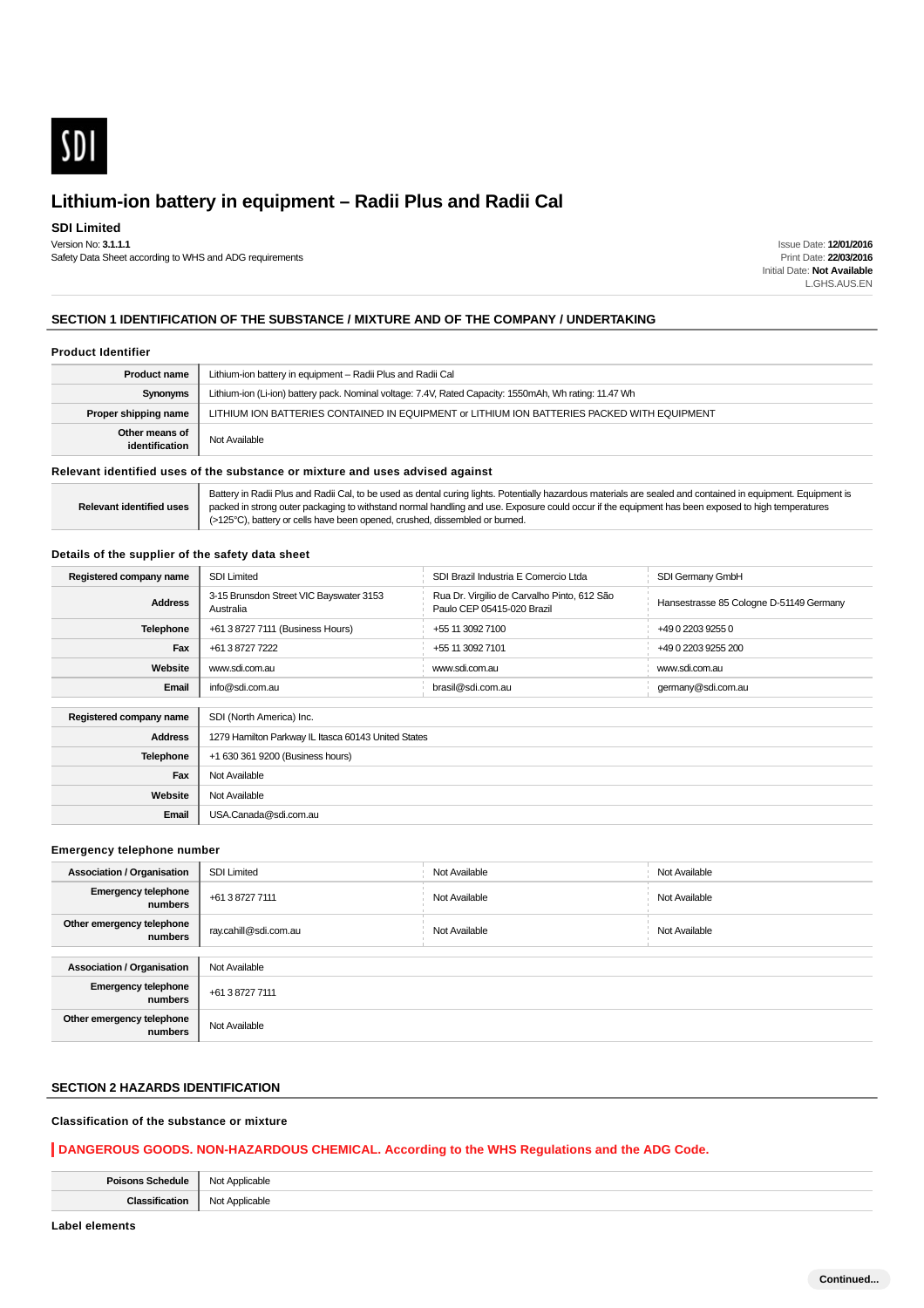| <b>GHS label elements</b>                    | Not Applicable        |
|----------------------------------------------|-----------------------|
|                                              |                       |
| <b>SIGNAL WORD</b>                           | <b>NOT APPLICABLE</b> |
|                                              |                       |
| Hazard statement(s)                          |                       |
| Not Applicable                               |                       |
| <b>Precautionary statement(s) Prevention</b> |                       |

Not Applicable

**Precautionary statement(s) Response**

Not Applicable

**Precautionary statement(s) Storage**

Not Applicable

**Precautionary statement(s) Disposal**

Not Applicable

## **SECTION 3 COMPOSITION / INFORMATION ON INGREDIENTS**

#### **Substances**

See section below for composition of Mixtures

#### **Mixtures**

| <b>CAS No</b> | %[weight] | Name                                                       |
|---------------|-----------|------------------------------------------------------------|
|               |           | <b>Battery Cell contains</b>                               |
| 12190-79-3    | <38       | lithium cobaltate                                          |
| 21324-40-3    | $<$ 3     | lithium fluorophosphate                                    |
| 96-49-1       | < 6       | ethylene carbonate                                         |
| Not Available | $<8$      | chain carbonate                                            |
| 7782-42-5     | $20$      | graphite                                                   |
| 7439-92-1     | < 0.1     | lead                                                       |
| 7439-97-6     | < 0.0005  | mercury (elemental)                                        |
|               |           | Note: other 25% includes the below meterials:              |
|               |           | Al (Positive Base Film, Cap, Can, Tab)                     |
|               |           | Cu (Negative film base)                                    |
|               |           | Ni (Tab, Terminal)                                         |
|               |           | Fe (Terminal)                                              |
|               |           | Resin (PP, PE, PET) (Separator, Plastic, Parts, Insulator) |
|               |           | Circuit Module contains                                    |
| 7439-92-1     | < 0.1     | lead                                                       |
| 7439-97-6     |           | mercury (elemental)                                        |
| 7440-47-3     |           | chromium                                                   |
| 7440-43-9     |           | cadmium                                                    |
|               |           | plastic case and Si2O                                      |
|               |           | Plastic Parts and Paints contains                          |
| 25971-63-5    | >81       | bisphenol A/ phosgene polymer                              |
| Not Available | <12       | flame retardant                                            |
| Not Available | <7        | elastomer                                                  |

## **SECTION 4 FIRST AID MEASURES**

## **Description of first aid measures**

| <b>Eye Contact</b>  | If this product comes in contact with the eyes:<br>Immediately hold eyelids apart and flush the eye continuously with running water.<br>Ensure complete irrigation of the eye by keeping eyelids apart and away from eye and moving the eyelids by occasionally lifting the upper and lower lids.<br>► Continue flushing until advised to stop by the Poisons Information Centre or a doctor, or for at least 15 minutes.<br>Transport to hospital or doctor without delay.<br>Removal of contact lenses after an eye injury should only be undertaken by skilled personnel. |
|---------------------|------------------------------------------------------------------------------------------------------------------------------------------------------------------------------------------------------------------------------------------------------------------------------------------------------------------------------------------------------------------------------------------------------------------------------------------------------------------------------------------------------------------------------------------------------------------------------|
| <b>Skin Contact</b> | If skin or hair contact occurs:<br>Flush skin and hair with running water (and soap if available).<br>Seek medical attention in event of irritation.                                                                                                                                                                                                                                                                                                                                                                                                                         |
| Inhalation          | If fumes or combustion products are inhaled remove from contaminated area.<br>Seek medical attention.                                                                                                                                                                                                                                                                                                                                                                                                                                                                        |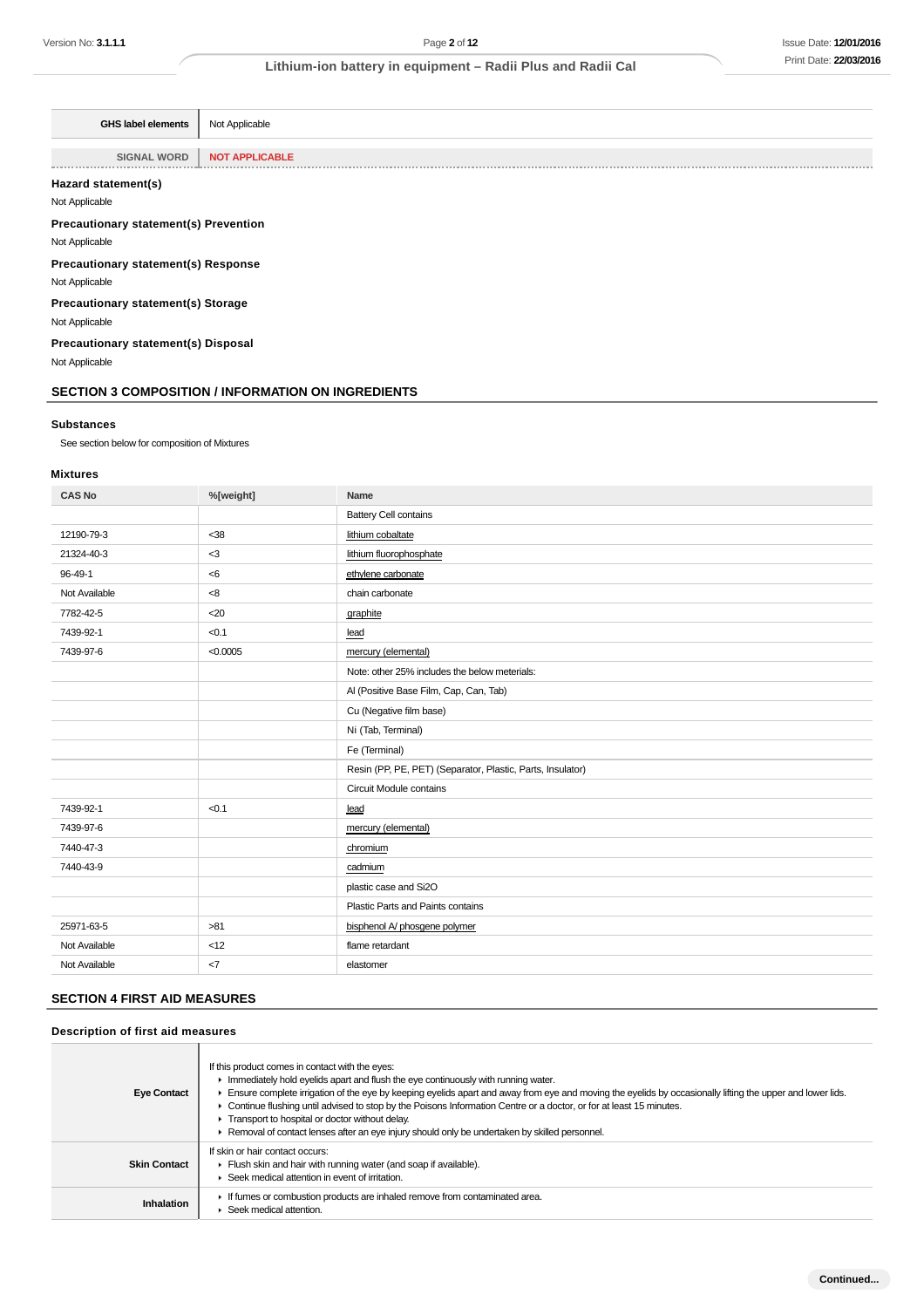| Ingestion | • Not considered a normal route of entry.<br>For advice, contact a Poisons Information Centre or a doctor at once.<br>• Urgent hospital treatment is likely to be needed.<br>If swallowed do <b>NOT</b> induce vomiting.<br>If vomiting occurs, lean patient forward or place on left side (head-down position, if possible) to maintain open airway and prevent aspiration.<br>$\triangleright$ Observe the patient carefully.<br>▶ Never give liquid to a person showing signs of being sleepy or with reduced awareness; i.e. becoming unconscious.<br>► Give water to rinse out mouth, then provide liquid slowly and as much as casualty can comfortably drink.<br>Transport to hospital or doctor without delay. |
|-----------|------------------------------------------------------------------------------------------------------------------------------------------------------------------------------------------------------------------------------------------------------------------------------------------------------------------------------------------------------------------------------------------------------------------------------------------------------------------------------------------------------------------------------------------------------------------------------------------------------------------------------------------------------------------------------------------------------------------------|
|-----------|------------------------------------------------------------------------------------------------------------------------------------------------------------------------------------------------------------------------------------------------------------------------------------------------------------------------------------------------------------------------------------------------------------------------------------------------------------------------------------------------------------------------------------------------------------------------------------------------------------------------------------------------------------------------------------------------------------------------|

# **Indication of any immediate medical attention and special treatment needed**

Treat symptomatically.

#### **SECTION 5 FIREFIGHTING MEASURES**

#### **Extinguishing media**

Use dry chemical powder, alcohol-resistant foam, carbon dioxide, or water as a fine spray.

#### **Special hazards arising from the substrate or mixture**

| <b>Fire Incompatibility</b>    | None known.                                                                                                                                                                                                                                                                                                                                                                                              |  |
|--------------------------------|----------------------------------------------------------------------------------------------------------------------------------------------------------------------------------------------------------------------------------------------------------------------------------------------------------------------------------------------------------------------------------------------------------|--|
| <b>Advice for firefighters</b> |                                                                                                                                                                                                                                                                                                                                                                                                          |  |
| <b>Fire Fighting</b>           | Slight hazard when exposed to heat, flame and oxidisers.<br>▶ Use fire fighting procedures suitable for surrounding area.<br>DO NOT approach containers suspected to be hot.<br>• Cool fire exposed containers with water spray from a protected location.<br>If safe to do so, remove containers from path of fire.<br>Equipment should be thoroughly decontaminated after use.                         |  |
| <b>Fire/Explosion Hazard</b>   | The material is not readily combustible under normal conditions.<br>► However, it will break down under fire conditions and the organic component may burn.<br>▶ Not considered to be a significant fire risk.<br>Heat may cause expansion or decomposition with violent rupture of containers.<br>Decomposes on heating and may produce toxic fumes of carbon monoxide (CO).<br>• May emit acrid smoke. |  |

#### **SECTION 6 ACCIDENTAL RELEASE MEASURES**

#### **Personal precautions, protective equipment and emergency procedures**

| <b>Minor Spills</b> | Clean up all spills immediately.<br>Avoid contact with skin and eyes.<br>Place in suitable containers for disposal.                                                                                                                                                                                                                                                                                                                                                                                                                                  |
|---------------------|------------------------------------------------------------------------------------------------------------------------------------------------------------------------------------------------------------------------------------------------------------------------------------------------------------------------------------------------------------------------------------------------------------------------------------------------------------------------------------------------------------------------------------------------------|
| <b>Major Spills</b> | $\triangleright$ Clean up all spills immediately.<br>▶ Wear protective clothing, safety glasses, dust mask, gloves.<br>Secure load if safe to do so. Bundle/collect recoverable product.<br>• Use dry clean up procedures and avoid generating dust.<br>► Vacuum up (consider explosion-proof machines designed to be grounded during storage and use).<br>$\blacktriangleright$ Water may be used to prevent dusting.<br>• Collect remaining material in containers with covers for disposal.<br>$\blacktriangleright$ Flush spill area with water. |

Personal Protective Equipment advice is contained in Section 8 of the SDS.

#### **SECTION 7 HANDLING AND STORAGE**

#### **Precautions for safe handling**

| Safe handling                                                | Use good occupational work practice. Observe manufacturer's storage and handling recommendations contained within this SDS.<br>Avoid physical damage to containers.                                                                                                                                                  |  |
|--------------------------------------------------------------|----------------------------------------------------------------------------------------------------------------------------------------------------------------------------------------------------------------------------------------------------------------------------------------------------------------------|--|
| Other information                                            | Store away from incompatible materials.<br>$\blacktriangleright$ Keep drv.<br>Store under cover.<br>▶ Protect containers against physical damage.<br>Observe manufacturer's storage and handling recommendations contained within this SDS.<br>Store out of direct sunlight<br>Keep away from heat and naked flames. |  |
| Conditions for safe storage, including any incompatibilities |                                                                                                                                                                                                                                                                                                                      |  |

|                  | ∣e≙<br>oniv                                                                 |
|------------------|-----------------------------------------------------------------------------|
| 5to<br>tibility. | <u>`^hinridae</u><br><b>AVOIC</b><br>200<br>ormates.<br>$n \cdot$<br>dridac |

## **SECTION 8 EXPOSURE CONTROLS / PERSONAL PROTECTION**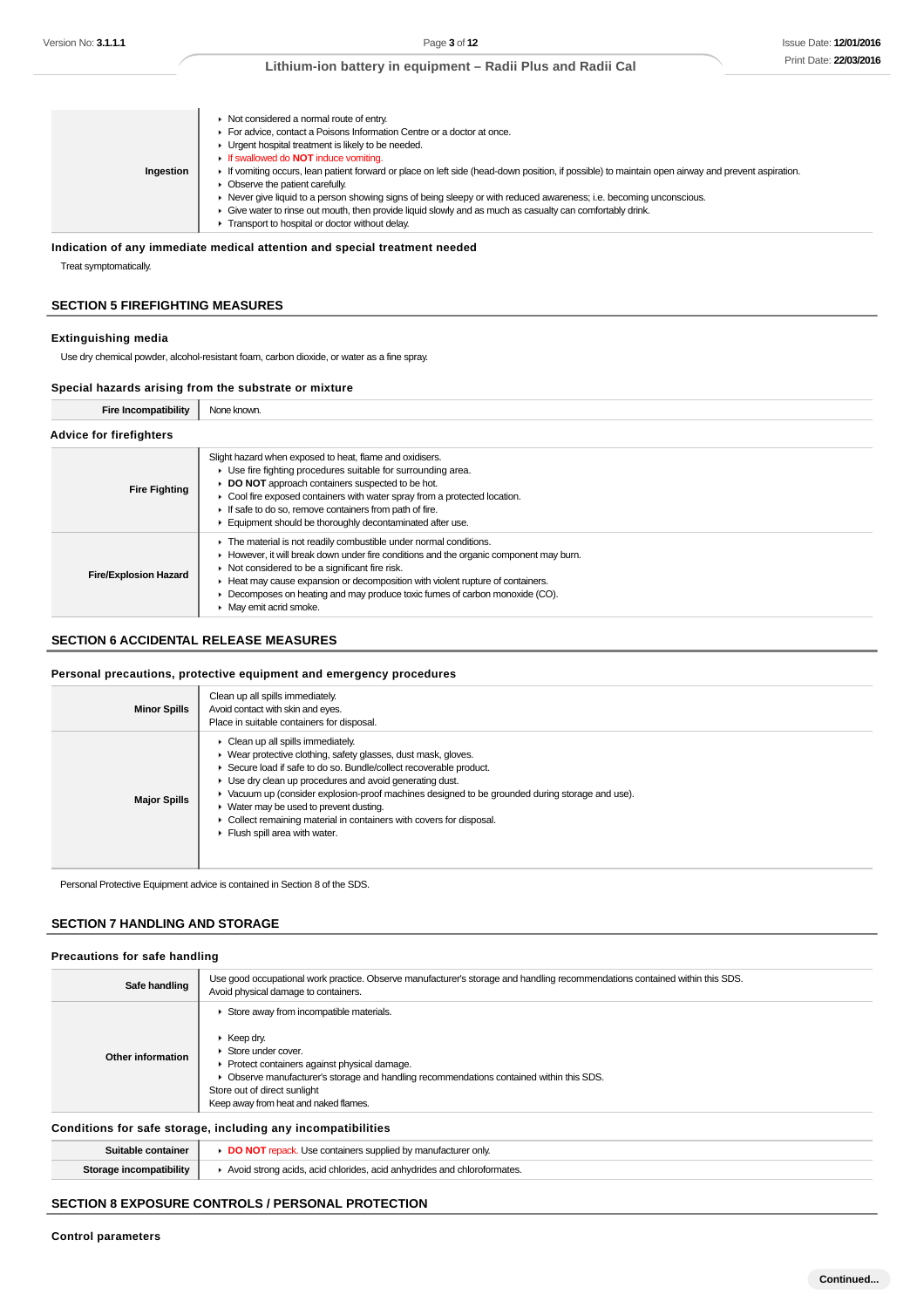## **OCCUPATIONAL EXPOSURE LIMITS (OEL)**

# **INGREDIENT DATA**

| Source                       | Ingredient             | <b>Material name</b>                                                          | <b>TWA</b>                    | <b>STEL</b>      | Peak             | <b>Notes</b>     |
|------------------------------|------------------------|-------------------------------------------------------------------------------|-------------------------------|------------------|------------------|------------------|
| Australia Exposure Standards | graphite               | Graphite (all forms except fibres) (respirable dust) (natural<br>& synthetic) | $3$ mg/m $3$                  | Not<br>Available | Not<br>Available | Not<br>Available |
| Australia Exposure Standards | lead                   | Lead, inorganic dusts & fumes (as Pb)                                         | $0.15$ mg/m $3$               | Not<br>Available | Not<br>Available | Not<br>Available |
| Australia Exposure Standards | lead                   | Cadmium and compounds (as Cd)                                                 | $0.01$ mg/m $3$               | Not<br>Available | Not<br>Available | Not<br>Available |
| Australia Exposure Standards | mercury<br>(elemental) | Mercury, elemental vapour (as Hg)                                             | $0.025$ mg/m $3/0.003$<br>ppm | Not<br>Available | Not<br>Available | Not<br>Available |
| Australia Exposure Standards | lead                   | Lead, inorganic dusts & fumes (as Pb)                                         | $0.15$ mg/m $3$               | Not<br>Available | Not<br>Available | Not<br>Available |
| Australia Exposure Standards | lead                   | Cadmium and compounds (as Cd)                                                 | $0.01$ mg/m $3$               | Not<br>Available | Not<br>Available | Not<br>Available |
| Australia Exposure Standards | mercury<br>(elemental) | Mercury, elemental vapour (as Hg)                                             | $0.025$ mg/m $3/0.003$<br>ppm | Not<br>Available | Not<br>Available | Not<br>Available |
| Australia Exposure Standards | chromium               | Chromium (metal)                                                              | $0.5$ mg/m $3$                | Not<br>Available | Not<br>Available | Not<br>Available |
| Australia Exposure Standards | cadmium                | Cadmium and compounds (as Cd)                                                 | $0.01$ mg/m $3$               | Not<br>Available | Not<br>Available | Not<br>Available |

## **EMERGENCY LIMITS**

| Ingredient                       | <b>Material name</b>                   |  | TEEL-1                   | TEEL-2              | TEEL-3        |
|----------------------------------|----------------------------------------|--|--------------------------|---------------------|---------------|
| ethylene carbonate               | Glycol carbonate; (Ethylene carbonate) |  | 30 mg/m3                 | 330 mg/m3           | 2000 mg/m3    |
| graphite                         | Graphite; (Mineral carbon)             |  | $2$ mg/m $3$             | $2$ mg/m $3$        | 95 mg/m3      |
| lead                             | Lead                                   |  | $0.15$ mg/m $3$          | 120 mg/m3           | 700 mg/m3     |
| mercury (elemental)              | Mercury vapor                          |  | $0.15$ mg/m $3$          | Not Available       | Not Available |
| lead                             | Lead                                   |  | $0.15$ mg/m $3$          | 120 mg/m3           | 700 mg/m3     |
| mercury (elemental)              | Mercury vapor                          |  | $0.15$ mg/m $3$          | Not Available       | Not Available |
| chromium                         | Chromium                               |  | $1.5 \text{ mg/m}$ 3     | $17 \text{ mg/m}$ 3 | 99 mg/m3      |
| cadmium                          | Cadmium                                |  | Not Available            | Not Available       | Not Available |
| Ingredient                       | <b>Original IDLH</b>                   |  | <b>Revised IDLH</b>      |                     |               |
| lithium cobaltate                | Not Available                          |  | Not Available            |                     |               |
| lithium fluorophosphate          | Not Available                          |  | Not Available            |                     |               |
| ethylene carbonate               | Not Available                          |  | Not Available            |                     |               |
| chain carbonate                  | Not Available                          |  | Not Available            |                     |               |
| graphite                         | N.E. mg/m3 / N.E. ppm                  |  | 1,250 mg/m3              |                     |               |
| lead                             | 700 mg/m3                              |  | 100 mg/m3                |                     |               |
| mercury (elemental)              | 10 mg/m3 / 28 mg/m3                    |  | 2 mg/m3 / 10 mg/m3       |                     |               |
| lead                             | 700 mg/m3                              |  | 100 mg/m3                |                     |               |
| mercury (elemental)              | 10 mg/m3 / 28 mg/m3                    |  | 2 mg/m3 / 10 mg/m3       |                     |               |
| chromium                         | N.E. mg/m3 / N.E. ppm                  |  | 250 mg/m3                |                     |               |
| cadmium                          | 50 mg/m3 / 9 mg/m3                     |  | 9 mg/m3 / 9 [Unch] mg/m3 |                     |               |
| bisphenol A/ phosgene<br>polymer | Not Available                          |  | Not Available            |                     |               |
| flame retardant                  | Not Available                          |  | Not Available            |                     |               |
| elastomer                        | Not Available                          |  | Not Available            |                     |               |

## **MATERIAL DATA**

## **Exposure controls**

| Appropriate engineering<br>controls | None under normal operating conditions.<br>Provide adequate ventilation in warehouse or closed storage areas. |
|-------------------------------------|---------------------------------------------------------------------------------------------------------------|
| <b>Personal protection</b>          |                                                                                                               |
| Eye and face protection             | None under normal operating conditions.<br><b>OTHERWISE:</b><br>Safety glasses.                               |
| <b>Skin protection</b>              | See Hand protection below                                                                                     |
| Hands/feet protection               | None under normal operating conditions.<br><b>OTHERWISE:</b><br>▶ Rubber Gloves                               |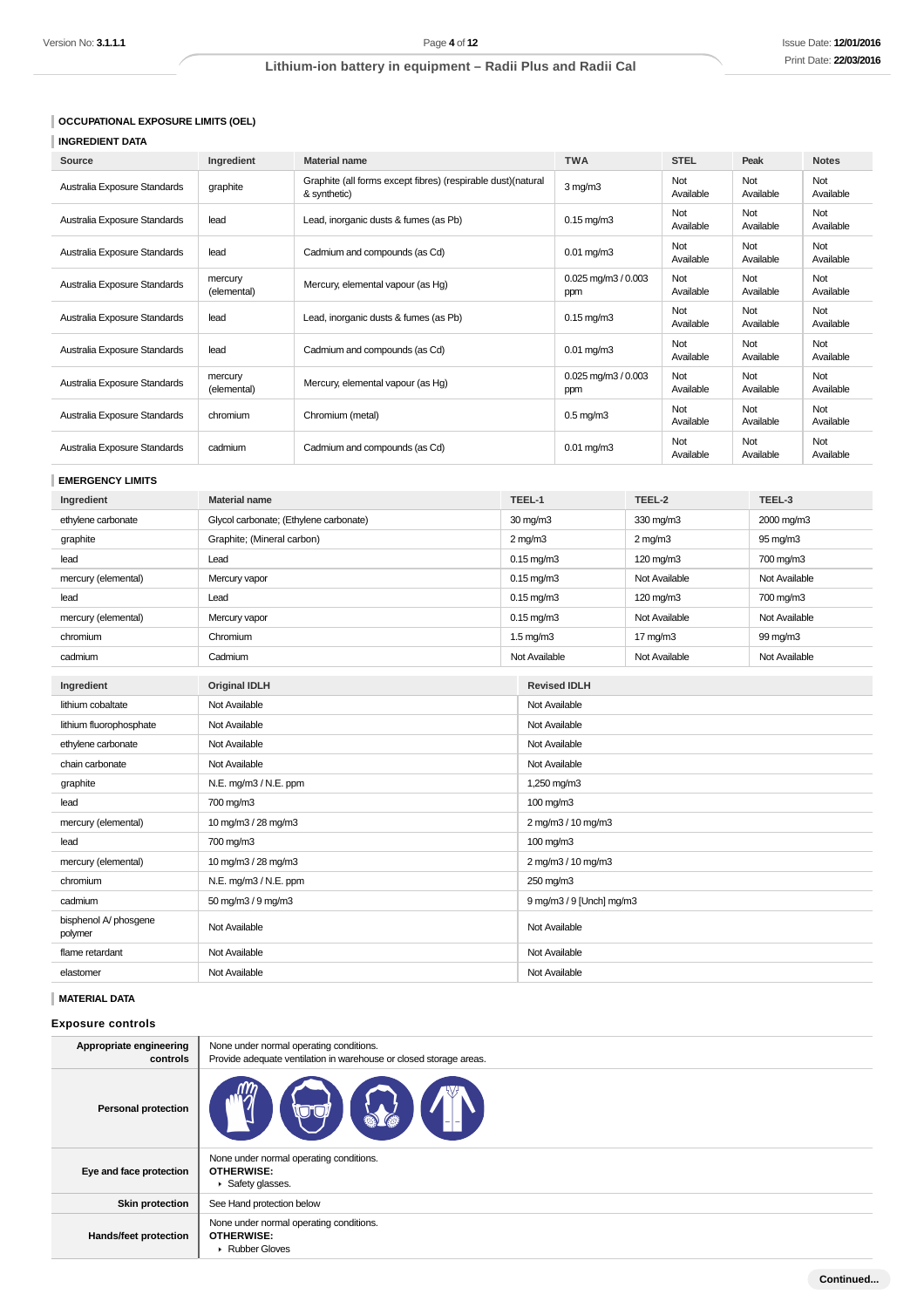| <b>Body protection</b> | See Other protection below                                                                                                                                                                                                                                              |
|------------------------|-------------------------------------------------------------------------------------------------------------------------------------------------------------------------------------------------------------------------------------------------------------------------|
| Other protection       | None under normal operating conditions.<br><b>OTHERWISE:</b><br>• Overalls.<br>PVC Apron.<br>▶ PVC protective suit may be required if exposure severe.<br>$\blacktriangleright$ Eyewash unit.<br>$\blacktriangleright$ Ensure there is ready access to a safety shower. |
| <b>Thermal hazards</b> | Not Available                                                                                                                                                                                                                                                           |

#### **Respiratory protection**

Type AHG-P Filter of sufficient capacity. (AS/NZS 1716 & 1715, EN 143:2000 & 149:2001, ANSI Z88 or national equivalent)

Where the concentration of gas/particulates in the breathing zone, approaches or exceeds the "Exposure Standard" (or ES), respiratory protection is required. Degree of protection varies with both face-piece and Class of filter; the nature of protection varies with Type of filter.

| <b>Required Minimum Protection Factor</b> | <b>Half-Face Respirator</b> | <b>Full-Face Respirator</b> | <b>Powered Air Respirator</b> |
|-------------------------------------------|-----------------------------|-----------------------------|-------------------------------|
| up to $10 \times ES$                      | AHG-AUS P2                  |                             | AHG-PAPR-AUS / Class 1 P2     |
| up to $50 \times ES$                      |                             | AHG-AUS / Class 1 P2        |                               |
| up to $100 \times ES$                     |                             | AHG-2 P2                    | AHG-PAPR-2 P2 ^               |

^ - Full-face

A(All classes) = Organic vapours, B AUS or B1 = Acid gasses, B2 = Acid gas or hydrogen cyanide(HCN), B3 = Acid gas or hydrogen cyanide(HCN), E = Sulfur dioxide(SO2), G = Agricultural chemicals, K = Ammonia(NH3), Hg = Mercury, NO = Oxides of nitrogen, MB = Methyl bromide, AX = Low boiling point organic compounds(below 65 degC)

#### **SECTION 9 PHYSICAL AND CHEMICAL PROPERTIES**

#### **Information on basic physical and chemical properties**

| Appearance                                      | Solid articles, insoluble in water. |                                                   |                |
|-------------------------------------------------|-------------------------------------|---------------------------------------------------|----------------|
|                                                 |                                     |                                                   |                |
| <b>Physical state</b>                           | Solid                               | Relative density (Water = 1)                      | Not Available  |
| Odour                                           | Not Available                       | <b>Partition coefficient</b><br>n-octanol / water | Not Available  |
| <b>Odour threshold</b>                          | Not Available                       | Auto-ignition temperature<br>$(^{\circ}C)$        | Not Available  |
| pH (as supplied)                                | Not Available                       | Decomposition<br>temperature                      | Not Available  |
| Melting point / freezing<br>point (°C)          | Not Available                       | <b>Viscosity (cSt)</b>                            | Not Available  |
| Initial boiling point and<br>boiling range (°C) | Not Available                       | Molecular weight (g/mol)                          | Not Applicable |
| Flash point (°C)                                | Not Available                       | <b>Taste</b>                                      | Not Available  |
| <b>Evaporation rate</b>                         | Not Available                       | <b>Explosive properties</b>                       | Not Available  |
| Flammability                                    | Not Available                       | <b>Oxidising properties</b>                       | Not Available  |
| <b>Upper Explosive Limit (%)</b>                | Not Available                       | Surface Tension (dyn/cm or<br>$mN/m$ )            | Not Applicable |
| Lower Explosive Limit (%)                       | Not Available                       | <b>Volatile Component (%vol)</b>                  | Not Available  |
| Vapour pressure (kPa)                           | Not Available                       | Gas group                                         | Not Available  |
| Solubility in water (g/L)                       | Immiscible                          | pH as a solution (1%)                             | Not Available  |
| Vapour density $(Air = 1)$                      | Not Available                       | VOC g/L                                           | Not Available  |

### **SECTION 10 STABILITY AND REACTIVITY**

| Reactivity                                 | See section 7                                                             |
|--------------------------------------------|---------------------------------------------------------------------------|
| <b>Chemical stability</b>                  | Product is considered stable and hazardous polymerisation will not occur. |
| Possibility of hazardous<br>reactions      | See section 7                                                             |
| <b>Conditions to avoid</b>                 | See section 7                                                             |
| Incompatible materials                     | See section 7                                                             |
| <b>Hazardous decomposition</b><br>products | See section 5                                                             |

## **SECTION 11 TOXICOLOGICAL INFORMATION**

### **Information on toxicological effects**

| Inhaled   | Not normally a hazard due to physical form of product.                                                                                                                                                                                                                                                                                                         |
|-----------|----------------------------------------------------------------------------------------------------------------------------------------------------------------------------------------------------------------------------------------------------------------------------------------------------------------------------------------------------------------|
| Ingestion | Considered an unlikely route of entry in commercial/industrial environments<br>Accidental ingestion of the material may be harmful; animal experiments indicate that ingestion of less than 150 gram may be fatal or may produce serious<br>damage to the health of the individual.<br>Ingestion may result in nausea, abdominal irritation, pain and vomiting |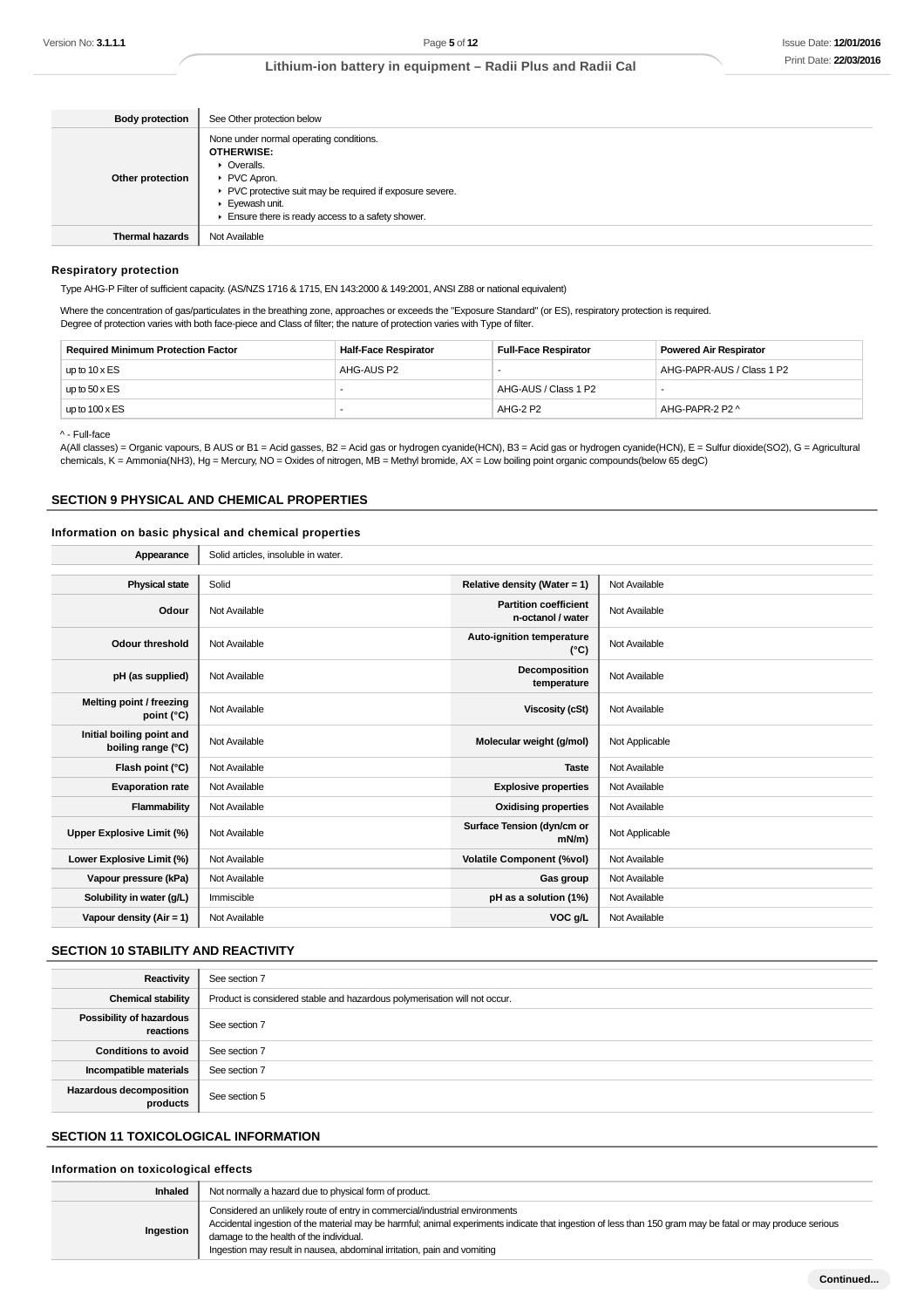| <b>Skin Contact</b>                     | Not normally a hazard due to physical form of product.                 |                                                                                                                                                       |  |  |
|-----------------------------------------|------------------------------------------------------------------------|-------------------------------------------------------------------------------------------------------------------------------------------------------|--|--|
| Eye                                     | Not normally a hazard due to physical form of product.                 |                                                                                                                                                       |  |  |
| Chronic                                 | Not normally a hazard due to physical form of product.                 |                                                                                                                                                       |  |  |
| Lithium-ion battery in                  | <b>TOXICITY</b>                                                        | <b>IRRITATION</b>                                                                                                                                     |  |  |
| equipment - Radii Plus and<br>Radii Cal | Not Available                                                          | Not Available                                                                                                                                         |  |  |
|                                         | <b>TOXICITY</b>                                                        | <b>IRRITATION</b>                                                                                                                                     |  |  |
| lithium cobaltate                       | Not Available                                                          | Not Available                                                                                                                                         |  |  |
|                                         |                                                                        |                                                                                                                                                       |  |  |
| lithium fluorophosphate                 | <b>TOXICITY</b>                                                        | <b>IRRITATION</b>                                                                                                                                     |  |  |
|                                         | Oral (rat) LD50: 50-300 mg/kg <sup>[1]</sup>                           | Not Available                                                                                                                                         |  |  |
|                                         | <b>TOXICITY</b>                                                        | <b>IRRITATION</b>                                                                                                                                     |  |  |
| ethylene carbonate                      | dermal (rat) LD50: >2000 mg/kg <sup>[1]</sup>                          | [CCInfo]*                                                                                                                                             |  |  |
|                                         | Oral (rat) LD50: >2000 mg/kg <sup>[1]</sup>                            | Eye (rabbit): 20 mg - mild                                                                                                                            |  |  |
|                                         |                                                                        | Skin (rabbit): 660 mg - moderate                                                                                                                      |  |  |
|                                         | <b>TOXICITY</b>                                                        | <b>IRRITATION</b>                                                                                                                                     |  |  |
| graphite                                | Inhalation (rat) LC50: >2 mg/L4 $h^{[1]}$                              | Not Available                                                                                                                                         |  |  |
|                                         | Oral (rat) LD50: >2000 mg/kg**[2]                                      |                                                                                                                                                       |  |  |
|                                         | <b>TOXICITY</b>                                                        | <b>IRRITATION</b>                                                                                                                                     |  |  |
|                                         | dermal (rat) LD50: >2000 mg/kg <sup>[1]</sup>                          | Nil Reported                                                                                                                                          |  |  |
| lead                                    | Inhalation (rat) LC50: >5.05 mg/l4 h <sup>[1]</sup>                    |                                                                                                                                                       |  |  |
|                                         | Oral (rat) LD50: >2000 mg/kg <sup>[1]</sup>                            |                                                                                                                                                       |  |  |
|                                         |                                                                        |                                                                                                                                                       |  |  |
|                                         | <b>TOXICITY</b>                                                        | <b>IRRITATION</b>                                                                                                                                     |  |  |
| mercury (elemental)                     | Oral (rat) LD50: >9.2 mg/kg <sup>[1]</sup>                             | (Source: RTECS)                                                                                                                                       |  |  |
|                                         |                                                                        | Nil reported                                                                                                                                          |  |  |
|                                         | <b>TOXICITY</b>                                                        | <b>IRRITATION</b>                                                                                                                                     |  |  |
| lead                                    | dermal (rat) LD50: >2000 mg/kg <sup>[1]</sup>                          | Nil Reported                                                                                                                                          |  |  |
|                                         | Inhalation (rat) LC50: >5.05 mg/l4 h <sup>[1]</sup>                    |                                                                                                                                                       |  |  |
|                                         | Oral (rat) LD50: >2000 mg/kg <sup>[1]</sup>                            |                                                                                                                                                       |  |  |
|                                         | <b>TOXICITY</b>                                                        | <b>IRRITATION</b>                                                                                                                                     |  |  |
| mercury (elemental)                     | Oral (rat) LD50: >9.2 mg/kg <sup>[1]</sup>                             | (Source: RTECS)                                                                                                                                       |  |  |
|                                         |                                                                        | Nil reported                                                                                                                                          |  |  |
|                                         | <b>TOXICITY</b>                                                        | <b>IRRITATION</b>                                                                                                                                     |  |  |
| chromium                                | Not Available                                                          | Not Available                                                                                                                                         |  |  |
|                                         | <b>TOXICITY</b>                                                        | <b>IRRITATION</b>                                                                                                                                     |  |  |
|                                         | Inhalation (monkey) LC50: 0.03 mg/L15 min <sup>[1]</sup>               | Nil reported                                                                                                                                          |  |  |
|                                         | Inhalation (monkey) LC50: 0.0467 mg/L15 min <sup>[1]</sup>             |                                                                                                                                                       |  |  |
|                                         | Inhalation (monkey) LC50: 0.204 mg/L15 min <sup>[1]</sup>              |                                                                                                                                                       |  |  |
|                                         | Inhalation (monkey) LC50: 0.23 mg/L15 min <sup>[1]</sup>               |                                                                                                                                                       |  |  |
| cadmium                                 | Inhalation (monkey) LC50: 0.94 mg/L15 min <sup>[1]</sup>               |                                                                                                                                                       |  |  |
|                                         | Inhalation (mouse) LC50: >0.00902 mg/L15 min <sup>[1]</sup>            |                                                                                                                                                       |  |  |
|                                         | Inhalation (rabbit) LC50: >0.0224 mg/L15 min <sup>[1]</sup>            |                                                                                                                                                       |  |  |
|                                         | Inhalation (rat) LC50: 0.025 mg/L/30m <sup>[2]</sup>                   |                                                                                                                                                       |  |  |
|                                         | Oral (rat) LD50: >63-<259 mg/kg <sup>[1]</sup>                         |                                                                                                                                                       |  |  |
|                                         | <b>TOXICITY</b>                                                        | <b>IRRITATION</b>                                                                                                                                     |  |  |
| bisphenol A/ phosgene<br>polymer        | Not Available                                                          | Not Available                                                                                                                                         |  |  |
|                                         |                                                                        | 1. Value obtained from Europe ECHA Registered Substances - Acute toxicity 2.* Value obtained from manufacturer's SDS. Unless otherwise specified data |  |  |
| Legend:                                 | extracted from RTECS - Register of Toxic Effect of chemical Substances |                                                                                                                                                       |  |  |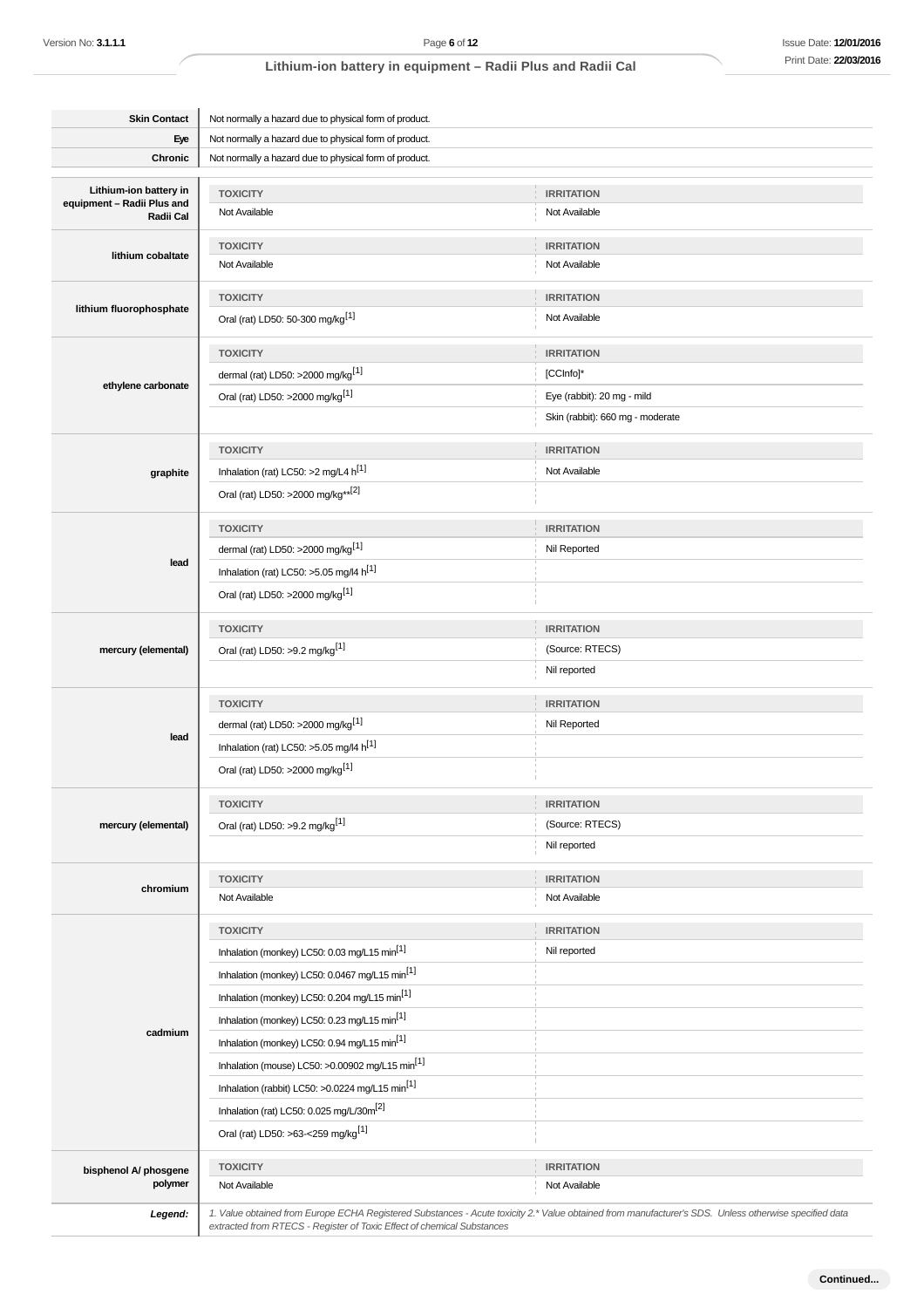| <b>LITHIUM COBALTATE</b>  | No significant acute toxicological data identified in literature search.                                                                                                                                                                                                                                                                                                                                                                                                                                                                                                                                                                                                                                                                                                                                                                                                                                                                                                                                                                                                                                                                                                                                                                                                                                                                                                                                                                                                                                                                                                                                                                                                         |
|---------------------------|----------------------------------------------------------------------------------------------------------------------------------------------------------------------------------------------------------------------------------------------------------------------------------------------------------------------------------------------------------------------------------------------------------------------------------------------------------------------------------------------------------------------------------------------------------------------------------------------------------------------------------------------------------------------------------------------------------------------------------------------------------------------------------------------------------------------------------------------------------------------------------------------------------------------------------------------------------------------------------------------------------------------------------------------------------------------------------------------------------------------------------------------------------------------------------------------------------------------------------------------------------------------------------------------------------------------------------------------------------------------------------------------------------------------------------------------------------------------------------------------------------------------------------------------------------------------------------------------------------------------------------------------------------------------------------|
|                           | Asthma-like symptoms may continue for months or even years after exposure to the material ceases. This may be due to a non-allergenic condition known as<br>reactive airways dysfunction syndrome (RADS) which can occur following exposure to high levels of highly irritating compound. Key criteria for the diagnosis<br>of RADS include the absence of preceding respiratory disease, in a non-atopic individual, with abrupt onset of persistent asthma-like symptoms within minutes<br>to hours of a documented exposure to the irritant. A reversible airflow pattern, on spirometry, with the presence of moderate to severe bronchial hyperreactivity<br>on methacholine challenge testing and the lack of minimal lymphocytic inflammation, without eosinophilia, have also been included in the criteria for diagnosis<br>of RADS. RADS (or asthma) following an irritating inhalation is an infrequent disorder with rates related to the concentration of and duration of exposure to the<br>irritating substance. Industrial bronchitis, on the other hand, is a disorder that occurs as result of exposure due to high concentrations of irritating substance<br>(often particulate in nature) and is completely reversible after exposure ceases. The disorder is characterised by dyspnea, cough and mucus production.<br>The material may produce severe irritation to the eye causing pronounced inflammation. Repeated or prolonged exposure to irritants may produce<br>conjunctivitis.<br>The material may cause skin irritation after prolonged or repeated exposure and may produce a contact dermatitis (nonallergic). This form of dermatitis is often |
|                           | characterised by skin redness (erythema) and swelling epidermis. Histologically there may be intercellular oedema of the spongy layer (spongiosis) and<br>intracellular oedema of the epidermis.<br>for ethylene carbonate<br>Mammalian toxicity: Reliable acute toxicity tests are available on ethylene carbonate. Ethylene carbonate is practically nontoxic following acute oral exposure<br>in a test that meets OECD and EPA test guidelines; the LD50 is >5000 mg/kg. The dermal LD50 is >2000 mg/kg, in a test that meets OECD and EPA test<br>guidelines.<br>Ethylene carbonate is rapidly metabolized to ethylene glycol. Following gavage administration to rats, ethylene carbonate is rapidly converted into ethylene<br>glycol; the half-life for disappearance of ethylene carbonate from blood was 0.25 hours. As a result, the mammalian toxicity of ethylene carbonate is nearly<br>identical to that of ethylene glycol for endpoints where both have been tested<br>Ethylene carbonate was mixed in the diet of 26 male and 26 female Crl: CD(SD) rats for 18 months at concentrations of 25,000 ppm for males and females and<br>50,000 ppm for females; males were also fed 50,000 ppm for 42 weeks, and 40,000 ppm for 16 weeks. Survivors were observed to 24 months. Compound intake<br>(mg/kg/day) was not reported, but is estimated to be approximately 250 and 500 mg/kg/day. No toxic effects were found in females, but increased mortality was                                                                                                                                                                                                   |
|                           | seen in males at both dose levels. No high-dose males survived week 60 and only 10 low-dose males survived to week 78. Males had severe nephrotoxicity,<br>characteristic of ethylene glycol toxicity.<br>The following in vitro genotoxicity tests were conducted on ethylene carbonate, without indications of genotoxicity: an Ames mutagenicity assay, an unscheduled<br>DNA synthesis assay using rat hepatocytes, and a cell transformation assay using BALB/3T3 cells. No in vivo genotoxicity studies on ethylene carbonate were<br>found; however, ethylene glycol has been tested and was negative in a rat dominant lethal assay.<br>Gavage administration of ethylene carbonate to pregnant rats days 6-15 of gestation resulted in systemic toxicity at doses of 3000 mg/kg/day, including<br>post-dose salivation. The NOAEL for maternal toxicity was 1500 mg/kg/day. Similar to ethylene glycol, there were increased soft tissue (hydrocephalus,<br>umbilical herniation, gastroschisis, cleft palate, misshapen and compressed stomach) and skeletal malformations at 3000 mg/kg/day, but not at 1500 mg/kg/day.<br>For ethylene glycol:<br>Ethylene glycol is quickly and extensively absorbed through the gastrointestinal tract. Limited information suggests that it is also absorbed through the                                                                                                                                                                                                                                                                                                                                                          |
| <b>ETHYLENE CARBONATE</b> | respiratory tract; dermal absorption is apparently slow. Following absorption, ethylene glycol is distributed throughout the body according to total body water. In<br>most mammalian species, including humans, ethylene glycol is initially metabolised by alcohol.<br>dehydrogenase to form glycolaldehyde, which is rapidly converted to glycolic acid and glyoxal by aldehyde oxidase and aldehyde dehydrogenase. These<br>metabolites are oxidised to glyoxylate; glyoxylate may be further metabolised to formic acid, oxalic acid, and glycine. Breakdown of both glycine and formic acid<br>can generate CO2, which is one of the major elimination products of ethylene glycol. In addition to exhaled CO2, ethylene glycol is eliminated in the urine as<br>both the parent compound and glycolic acid. Elimination of ethylene glycol from the plasma in both humans and laboratory animals is rapid after oral exposure;<br>elimination half-lives are in the range of 1-4 hours in most species tested.<br>Respiratory Effects. Respiratory system involvement occurs 12-24 hours after ingestion of sufficient amounts of ethylene glycol and is considered to be part of<br>a second stage in ethylene glycol poisoning The symptoms include hyperventilation, shallow rapid breathing, and generalized pulmonary edema with calcium                                                                                                                                                                                                                                                                                                                             |
|                           | oxalate crystals occasionally present in the lung parenchyma. Respiratory system involvement appears to be dose-dependent and occurs concomitantly with<br>cardiovascular changes. Pulmonary infiltrates and other changes compatible with adult respiratory distress syndrome (ARDS) may characterise the second<br>stage of ethylene glycol poisoning Pulmonary oedema can be secondary to cardiac failure, ARDS, or aspiration of gastric contents. Symptoms related to<br>acidosis such as hyperpnea and tachypnea are frequently observed; however, major respiratory morbidities such as pulmonary edema and bronchopneumonia<br>are relatively rare and usually only observed with extreme poisoning (e.g., in only 5 of 36 severely poisoned cases).<br>Cardiovascular Effects. Cardiovascular system involvement in humans occurs at the same time as respiratory system involvement, during the second phase<br>of oral ethylene glycol poisoning, which is 12-24 hours after acute exposure. The symptoms of cardiac involvement include tachycardia, ventricular gallop and<br>cardiac enlargement. Ingestion of ethylene glycol may also cause hypertension or hypotension, which may progress to cardiogenic shock. Myocarditis has<br>been observed at autopsy in cases of people who died following acute ingestion of ethylene glycol. As in the case of respiratory effects, cardiovascular<br>involvement occurs with ingestion of relatively high doses of ethylene glycol.                                                                                                                                                                                  |
|                           | Nevertheless, circulatory disturbances are a rare occurrence, having been reported in only 8 of 36 severely poisoned cases. Therefore, it appears that acute<br>exposure to high levels of ethylene glycol can cause serious cardiovascular effects in humans. The effects of a long-term, low-dose exposure are unknown.<br>Gastrointestinal Effects. Nausea, vomiting with or without blood, pyrosis, and abdominal cramping and pain are common early effects of acute ethylene glycol<br>ingestion. Acute effects of ethylene glycol ingestion in one patient included intermittent diarrhea and abdominal pain, which were attributed to mild colonic<br>ischaemia; severe abdominal pain secondary to colonic stricture and perforation developed 3 months after ingestion, and histology of the resected colon<br>showed birefringent crystals highly suggestive of oxalate deposition.<br>Musculoskeletal Effects. Reported musculoskeletal effects in cases of acute ethylene glycol poisoning have included diffuse muscle tenderness and<br>myalgias associated with elevated serum creatinine phosphokinase levels, and myoclonic jerks and tetanic contractions associated with hypocalcaemia.<br>Hepatic Effects. Central hydropic or fatty degeneration, parenchymal necrosis, and calcium oxalate crystals in the liver have been observed at autopsy in<br>cases of people who died following acute ingestion of ethylene glycol.                                                                                                                                                                                                                               |
|                           | Renal Effects. Adverse renal effects after ethylene glycol ingestion in humans can be observed during the third stage of ethylene glycol toxicity 24-72 hours<br>after acute exposure. The hallmark of renal toxicity is the presence of birefringent calcium oxalate monohydrate crystals deposited in renal tubules and their<br>presence in urine after ingestion of relatively high amounts of ethylene glycol. Other signs of nephrotoxicity can include tubular cell degeneration and necrosis<br>and tubular interstitial inflammation. If untreated, the degree of renal damage caused by high doses of ethylene glycol progresses and leads to haematuria,<br>proteinuria, decreased renal function, oliguria, anuria, and ultimately renal failure. These changes in the kidney are linked to acute tubular necrosis but normal<br>or near normal renal function can return with adequate supportive therapy.<br>Metabolic Effects. One of the major adverse effects following acute oral exposure of humans to ethylene glycol involves metabolic changes. These changes<br>occur as early as 12 hours after ethylene glycol exposure. Ethylene glycol intoxication is accompanied by metabolic acidosis which is manifested by decreased<br>pH and bicarbonate content of serum and other bodily fluids caused by accumulation of excess glycolic acid. Other characteristic metabolic effects of ethylene<br>glycol poisoning are increased serum anion gap, increased osmolal gap, and hypocalcaemia. Serum anion gap is calculated from concentrations of sodium,                                                                                                 |
|                           | chloride, and bicarbonate, is normally 12-16 mM, and is typically elevated after ethylene glycol ingestion due to increases in unmeasured metabolite anions<br>(mainly glycolate).<br>Neurological Effects: Adverse neurological reactions are among the first symptoms to appear in humans after ethylene glycol ingestion. These early<br>neurotoxic effects are also the only symptoms attributed to unmetabolised ethylene glycol. Together with metabolic changes, they occur during the period of 30<br>minutes to 12 hours after exposure and are considered to be part of the first stage in ethylene glycol intoxication. In cases of acute intoxication, in which a large<br>amount of ethylene glycol is ingested over a very short time period, there is a progression of neurological manifestations which, if not treated, may lead to<br>generalized seizures and coma. Ataxia, slurred speech, confusion, and somnolence are common during the initial phase of ethylene glycol intoxication as are<br>irritation, restlessness, and disorientation. Cerebral edema and crystalline deposits of calcium oxalate in the walls of small blood vessels in the brain were<br>found at autopsy in people who died after acute ethylene glycol ingestion.                                                                                                                                                                                                                                                                                                                                                                                                              |

Effects on cranial nerves appear late (generally 5-20 days post-ingestion), are relatively rare, and according to some investigators constitute a fourth, late cerebral phase in ethylene glycol intoxication. Clinical manifestations of the cranial neuropathy commonly involve lower motor neurons of the facial and bulbar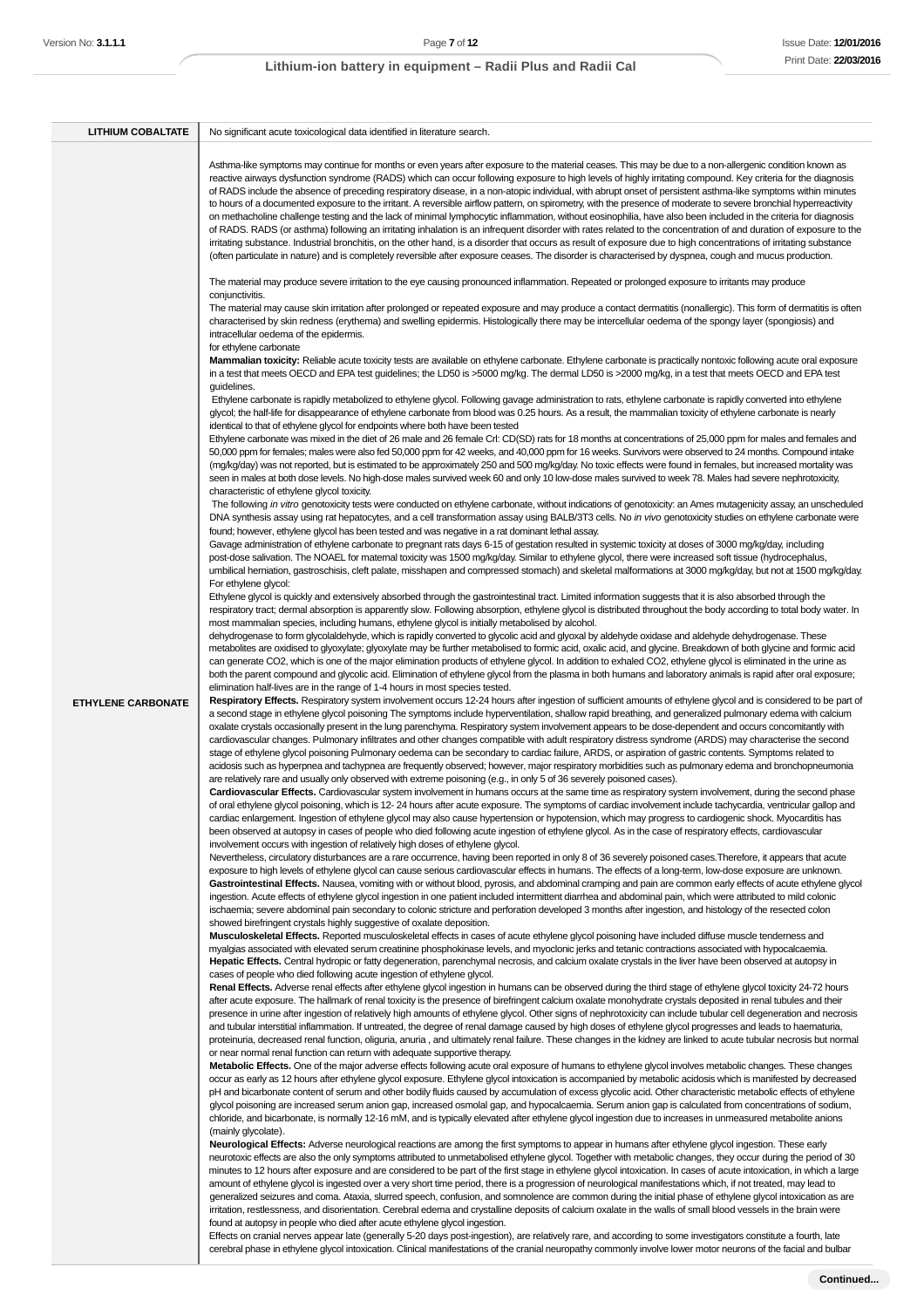|                                                                   | nerves and are reversible over many months.<br>Reproductive Effects: Reproductive function after intermediate-duration oral exposure to ethylene glycol has been tested in three multi-generation studies<br>(one in rats and two in mice) and several shorter studies (15-20 days in rats and mice). In these studies, effects on fertility, foetal viability, and male reproductive<br>organs were observed in mice, while the only effect in rats was an increase in gestational duration.<br>Developmental Effects: The developmental toxicity of ethylene glycol has been assessed in several acute-duration studies using mice, rats, and rabbits.<br>Available studies indicate that malformations, especially skeletal malformations occur in both mice and rats exposed during gestation; mice are apparently more<br>sensitive to the developmental effects of ethylene glycol. Other evidence of embyrotoxicity in laboratory animals exposed to ethylene glycol exposure includes<br>reduction in foetal body weight.<br><b>Cancer:</b> No studies were located regarding cancer effects in humans or animals after dermal exposure to ethylene glycol.<br>Genotoxic Effects: Studies in humans have not addressed the genotoxic effects of ethylene glycol. However, available in vivo and in vitro laboratory studies<br>provide consistently negative genotoxicity results for ethylene glycol.                                                                                                                                                                                                                                                                                                                                                                                                                                                                                                                                                                                                                                                                                                                                                                                                                                                                                                                                                                                                                                                                                                                                                                                                                                                                                                                                                                                                                                                                                                                                                                                                                                                                                                                                                                                                                                                                                                                                                                                                                                                                                                                                                                                                                                                                                                                                                                                                                                                                                                                                                                                                                                                                                                                                                                                                                                                                                                                                                                                                                                                                                                                                                                                                                                                                                                                                                                                                                                                                                                                                                                                                                                                                                                                                                                                                                                                                                                                                                                                                                                                                |
|-------------------------------------------------------------------|-------------------------------------------------------------------------------------------------------------------------------------------------------------------------------------------------------------------------------------------------------------------------------------------------------------------------------------------------------------------------------------------------------------------------------------------------------------------------------------------------------------------------------------------------------------------------------------------------------------------------------------------------------------------------------------------------------------------------------------------------------------------------------------------------------------------------------------------------------------------------------------------------------------------------------------------------------------------------------------------------------------------------------------------------------------------------------------------------------------------------------------------------------------------------------------------------------------------------------------------------------------------------------------------------------------------------------------------------------------------------------------------------------------------------------------------------------------------------------------------------------------------------------------------------------------------------------------------------------------------------------------------------------------------------------------------------------------------------------------------------------------------------------------------------------------------------------------------------------------------------------------------------------------------------------------------------------------------------------------------------------------------------------------------------------------------------------------------------------------------------------------------------------------------------------------------------------------------------------------------------------------------------------------------------------------------------------------------------------------------------------------------------------------------------------------------------------------------------------------------------------------------------------------------------------------------------------------------------------------------------------------------------------------------------------------------------------------------------------------------------------------------------------------------------------------------------------------------------------------------------------------------------------------------------------------------------------------------------------------------------------------------------------------------------------------------------------------------------------------------------------------------------------------------------------------------------------------------------------------------------------------------------------------------------------------------------------------------------------------------------------------------------------------------------------------------------------------------------------------------------------------------------------------------------------------------------------------------------------------------------------------------------------------------------------------------------------------------------------------------------------------------------------------------------------------------------------------------------------------------------------------------------------------------------------------------------------------------------------------------------------------------------------------------------------------------------------------------------------------------------------------------------------------------------------------------------------------------------------------------------------------------------------------------------------------------------------------------------------------------------------------------------------------------------------------------------------------------------------------------------------------------------------------------------------------------------------------------------------------------------------------------------------------------------------------------------------------------------------------------------------------------------------------------------------------------------------------------------------------------------------------------------------------------------------------------------------------------------------------------------------------------------------------------------------------------------------------------------------------------------------------------------------------------------------------------------------------------------------------------------------------------------------------------------------------------------------------------------------------------------------------------------------------------------------------------------------------------------------|
| <b>CHROMIUM</b>                                                   | For chrome(III) and other valence states (except hexavalent):<br>For inhalation exposure, all trivalent and other chromium compounds are treated as particulates, not gases.<br>The mechanisms of chromium toxicity are very complex, and although many studies on chromium are available, there is a great deal of uncertainty about how<br>chromium exerts its toxic influence. Much more is known about the mechanisms of hexavalent chromium toxicity than trivalent chromium toxicity. There is an<br>abundance of information available on the carcinogenic potential of chromium compounds and on the genotoxicity and mutagenicity of chromium compounds in<br>experimental systems. The consensus from various reviews and agencies is that evidence of carcinogenicity of elemental, divalent, or trivalent chromium<br>compounds is lacking. Epidemiological studies of workers in a number of industries (chromate production, chromate pigment production and use, and chrome<br>plating) conclude that while occupational exposure to hexavalent chromium compounds is associated with an increased risk of respiratory system cancers<br>(primarily bronchogenic and nasal), results from occupational exposure studies to mixtures that were mainly elemental and trivalent (ferrochromium alloy<br>worker) were inconclusive. Studies in leather tanners, who were exposed to trivalent chromium were consistently negative. In addition to the lack of direct<br>evidence of carcinogenicity of trivalent or elemental chromium and its compounds, the genotoxic evidence is overwhelmingly negative.<br>The lesser potency of trivalent chromium relative to hexavalent chromium is likely related to the higher redox potential of hexavalent chromium and its greater<br>ability to enter cells. enter cells<br>The general inability of trivalent chromium to traverse membranes and thus be absorbed or reach peripheral tissue in significant amounts is generally accepted<br>as a probable explanation for the overall absence of systemic trivalent chromium toxicity. Elemental and divalent forms of chromium are not able to traverse<br>membranes readily either. This is not to say that elemental, divalent, or trivalent chromium compounds cannot traverse membranes and reach peripheral tissue,<br>the mechanism of absorption is simply less efficient in comparison to absorption of hexavalent chromium compounds. Hexavalent chromium compounds exist as<br>tetrahedral chromate anions, resembling the forms of other natural anions like sulfate and phosphate which are permeable across nonselective membranes.<br>Trivalent chromium forms octahedral complexes which cannot easily enter though these channels, instead being absorbed via passive diffusion and<br>phagocytosis. Although trivalent chromium is less well absorbed than hexavalent chromium, workers exposed to trivalent compounds have had detectable levels<br>of chromium in the urine at the end of a workday. Absorbed chromium is widely distributed throughout the body via the bloodstream, and can reach the foetus.<br>Although there is ample in vivo evidence that hexavalent chromium is efficiently reduced to trivalent chromium in the gastrointestinal tract and can be reduced to<br>the trivalent form by ascorbate and glutathione in the lungs, there is no evidence that trivalent chromium is converted to hexavalent chromium in biological<br>systems. In general, trivalent chromium compounds are cleared rapidly from the blood and more slowly from the tissues. Although not fully characterized, the<br>biologically active trivalent chromium molecule appears to be chromodulin, also referred to as (GTF). Chromodulin is an oligopeptide complex containing four<br>chromic ions. Chromodulin may facilitate interactions of insulin with its receptor site, influencing protein, glucose, and lipid metabolism. Inorganic trivalent<br>chromium compounds, which do not appear to have insulin-potentiating properties, are capable of being converted into biologically active forms by humans and<br>animals<br>Chromium can be a potent sensitiser in a small minority of humans, both from dermal and inhalation exposures.<br>The most sensitive endpoint identified in animal studies of acute exposure to trivalent chromium appears to involve the respiratory system. Specifically, acute<br>exposure to trivalent chromium is associated with impaired lung function and lung damage.<br>Based on what is known about absorption of chromium in the human body, its potential mechanism of action in cells, and occupational data indicating that<br>valence states other than hexavalent exhibit a relative lack of toxicity the toxicity of elemental and divalent chromium compounds is expected to be similar to or<br>less than common trivalent forms.<br>No significant acute toxicological data identified in literature search.<br>The substance is classified by IARC as Group 3:<br><b>NOT</b> classifiable as to its carcinogenicity to humans.<br>Evidence of carcinogenicity may be inadequate or limited in animal testing.<br>Tenth Annual Report on Carcinogens: Substance known to be Carcinogenic<br>[National Toxicology Program: U.S. Dep. of Health and Human Services 2002]<br>Gastrointestinal tumours, lymphoma, musculoskeletal tumours and tumours at site of application recorded. |
| <b>BISPHENOL A/ PHOSGENE</b><br><b>POLYMER</b>                    | No significant acute toxicological data identified in literature search.<br>The chemical structure of hydroxylated diphenylalkanes or bisphenols consists of two phenolic rings joined together through a bridging carbon. This class of<br>endocrine disruptors that mimic oestrogens is widely used in industry, particularly in plastics<br>Bisphenol A (BPA) and some related compounds exhibit oestrogenic activity in human breast cancer cell line MCF-7, but there were remarkable differences in<br>activity. Several derivatives of BPA exhibited significant thyroid hormonal activity towards rat pituitary cell line GH3, which releases growth hormone in a thyroid<br>hormone-dependent manner. However, BPA and several other derivatives did not show such activity. Results suggest that the 4-hydroxyl group of the A-phenyl<br>ring and the B-phenyl ring of BPA derivatives are required for these hormonal activities, and substituents at the 3,5-positions of the phenyl rings and the<br>bridging alkyl moiety markedly influence the activities.<br>Bisphenols promoted cell proliferation and increased the synthesis and secretion of cell type-specific proteins. When ranked by proliferative potency, the longer<br>the alkyl substituent at the bridging carbon, the lower the concentration needed for maximal cell yield; the most active compound contained two propyl chains at<br>the bridging carbon. Bisphenols with two hydroxyl groups in the para position and an angular configuration are suitable for appropriate hydrogen bonding to the<br>acceptor site of the oestrogen receptor.                                                                                                                                                                                                                                                                                                                                                                                                                                                                                                                                                                                                                                                                                                                                                                                                                                                                                                                                                                                                                                                                                                                                                                                                                                                                                                                                                                                                                                                                                                                                                                                                                                                                                                                                                                                                                                                                                                                                                                                                                                                                                                                                                                                                                                                                                                                                                                                                                                                                                                                                                                                                                                                                                                                                                                                                                                                                                                                                                                                                                                                                                                                                                                                                                                                                                                                                                                                                                                                                                                                                                                                                                                                                                                                                                                                                                                            |
| <b>LITHIUM</b><br><b>FLUOROPHOSPHATE &amp;</b><br><b>GRAPHITE</b> | Asthma-like symptoms may continue for months or even years after exposure to the material ceases. This may be due to a non-allergenic condition known as<br>reactive airways dysfunction syndrome (RADS) which can occur following exposure to high levels of highly irritating compound. Key criteria for the diagnosis<br>of RADS include the absence of preceding respiratory disease, in a non-atopic individual, with abrupt onset of persistent asthma-like symptoms within minutes<br>to hours of a documented exposure to the irritant. A reversible airflow pattern, on spirometry, with the presence of moderate to severe bronchial hyperreactivity<br>on methacholine challenge testing and the lack of minimal lymphocytic inflammation, without eosinophilia, have also been included in the criteria for diagnosis<br>of RADS. RADS (or asthma) following an irritating inhalation is an infrequent disorder with rates related to the concentration of and duration of exposure to the<br>irritating substance. Industrial bronchitis, on the other hand, is a disorder that occurs as result of exposure due to high concentrations of irritating substance<br>(often particulate in nature) and is completely reversible after exposure ceases. The disorder is characterised by dyspnea, cough and mucus production.<br>No significant acute toxicological data identified in literature search.                                                                                                                                                                                                                                                                                                                                                                                                                                                                                                                                                                                                                                                                                                                                                                                                                                                                                                                                                                                                                                                                                                                                                                                                                                                                                                                                                                                                                                                                                                                                                                                                                                                                                                                                                                                                                                                                                                                                                                                                                                                                                                                                                                                                                                                                                                                                                                                                                                                                                                                                                                                                                                                                                                                                                                                                                                                                                                                                                                                                                                                                                                                                                                                                                                                                                                                                                                                                                                                                                                                                                                                                                                                                                                                                                                                                                                                                                                                                                                                                                                                           |
| <b>LEAD</b>                                                       | WARNING: Lead is a cumulative poison and has the potential to cause                                                                                                                                                                                                                                                                                                                                                                                                                                                                                                                                                                                                                                                                                                                                                                                                                                                                                                                                                                                                                                                                                                                                                                                                                                                                                                                                                                                                                                                                                                                                                                                                                                                                                                                                                                                                                                                                                                                                                                                                                                                                                                                                                                                                                                                                                                                                                                                                                                                                                                                                                                                                                                                                                                                                                                                                                                                                                                                                                                                                                                                                                                                                                                                                                                                                                                                                                                                                                                                                                                                                                                                                                                                                                                                                                                                                                                                                                                                                                                                                                                                                                                                                                                                                                                                                                                                                                                                                                                                                                                                                                                                                                                                                                                                                                                                                                                                                                                                                                                                                                                                                                                                                                                                                                                                                                                                                                                                                           |
|                                                                   |                                                                                                                                                                                                                                                                                                                                                                                                                                                                                                                                                                                                                                                                                                                                                                                                                                                                                                                                                                                                                                                                                                                                                                                                                                                                                                                                                                                                                                                                                                                                                                                                                                                                                                                                                                                                                                                                                                                                                                                                                                                                                                                                                                                                                                                                                                                                                                                                                                                                                                                                                                                                                                                                                                                                                                                                                                                                                                                                                                                                                                                                                                                                                                                                                                                                                                                                                                                                                                                                                                                                                                                                                                                                                                                                                                                                                                                                                                                                                                                                                                                                                                                                                                                                                                                                                                                                                                                                                                                                                                                                                                                                                                                                                                                                                                                                                                                                                                                                                                                                                                                                                                                                                                                                                                                                                                                                                                                                                                                                               |
| <b>LEAD</b>                                                       | abortion and intellectual impairment to unborn children of                                                                                                                                                                                                                                                                                                                                                                                                                                                                                                                                                                                                                                                                                                                                                                                                                                                                                                                                                                                                                                                                                                                                                                                                                                                                                                                                                                                                                                                                                                                                                                                                                                                                                                                                                                                                                                                                                                                                                                                                                                                                                                                                                                                                                                                                                                                                                                                                                                                                                                                                                                                                                                                                                                                                                                                                                                                                                                                                                                                                                                                                                                                                                                                                                                                                                                                                                                                                                                                                                                                                                                                                                                                                                                                                                                                                                                                                                                                                                                                                                                                                                                                                                                                                                                                                                                                                                                                                                                                                                                                                                                                                                                                                                                                                                                                                                                                                                                                                                                                                                                                                                                                                                                                                                                                                                                                                                                                                                    |
| <b>LEAD</b>                                                       | pregnant workers.                                                                                                                                                                                                                                                                                                                                                                                                                                                                                                                                                                                                                                                                                                                                                                                                                                                                                                                                                                                                                                                                                                                                                                                                                                                                                                                                                                                                                                                                                                                                                                                                                                                                                                                                                                                                                                                                                                                                                                                                                                                                                                                                                                                                                                                                                                                                                                                                                                                                                                                                                                                                                                                                                                                                                                                                                                                                                                                                                                                                                                                                                                                                                                                                                                                                                                                                                                                                                                                                                                                                                                                                                                                                                                                                                                                                                                                                                                                                                                                                                                                                                                                                                                                                                                                                                                                                                                                                                                                                                                                                                                                                                                                                                                                                                                                                                                                                                                                                                                                                                                                                                                                                                                                                                                                                                                                                                                                                                                                             |
| <b>MERCURY (ELEMENTAL)</b>                                        | Asthma-like symptoms may continue for months or even years after exposure to the material ceases. This may be due to a non-allergenic condition known as<br>reactive airways dysfunction syndrome (RADS) which can occur following exposure to high levels of highly irritating compound. Key criteria for the diagnosis<br>of RADS include the absence of preceding respiratory disease, in a non-atopic individual, with abrupt onset of persistent asthma-like symptoms within minutes<br>to hours of a documented exposure to the irritant. A reversible airflow pattern, on spirometry, with the presence of moderate to severe bronchial hyperreactivity<br>on methacholine challenge testing and the lack of minimal lymphocytic inflammation, without eosinophilia, have also been included in the criteria for diagnosis<br>of RADS. RADS (or asthma) following an irritating inhalation is an infrequent disorder with rates related to the concentration of and duration of exposure to the                                                                                                                                                                                                                                                                                                                                                                                                                                                                                                                                                                                                                                                                                                                                                                                                                                                                                                                                                                                                                                                                                                                                                                                                                                                                                                                                                                                                                                                                                                                                                                                                                                                                                                                                                                                                                                                                                                                                                                                                                                                                                                                                                                                                                                                                                                                                                                                                                                                                                                                                                                                                                                                                                                                                                                                                                                                                                                                                                                                                                                                                                                                                                                                                                                                                                                                                                                                                                                                                                                                                                                                                                                                                                                                                                                                                                                                                                                                                                                                                                                                                                                                                                                                                                                                                                                                                                                                                                                                                        |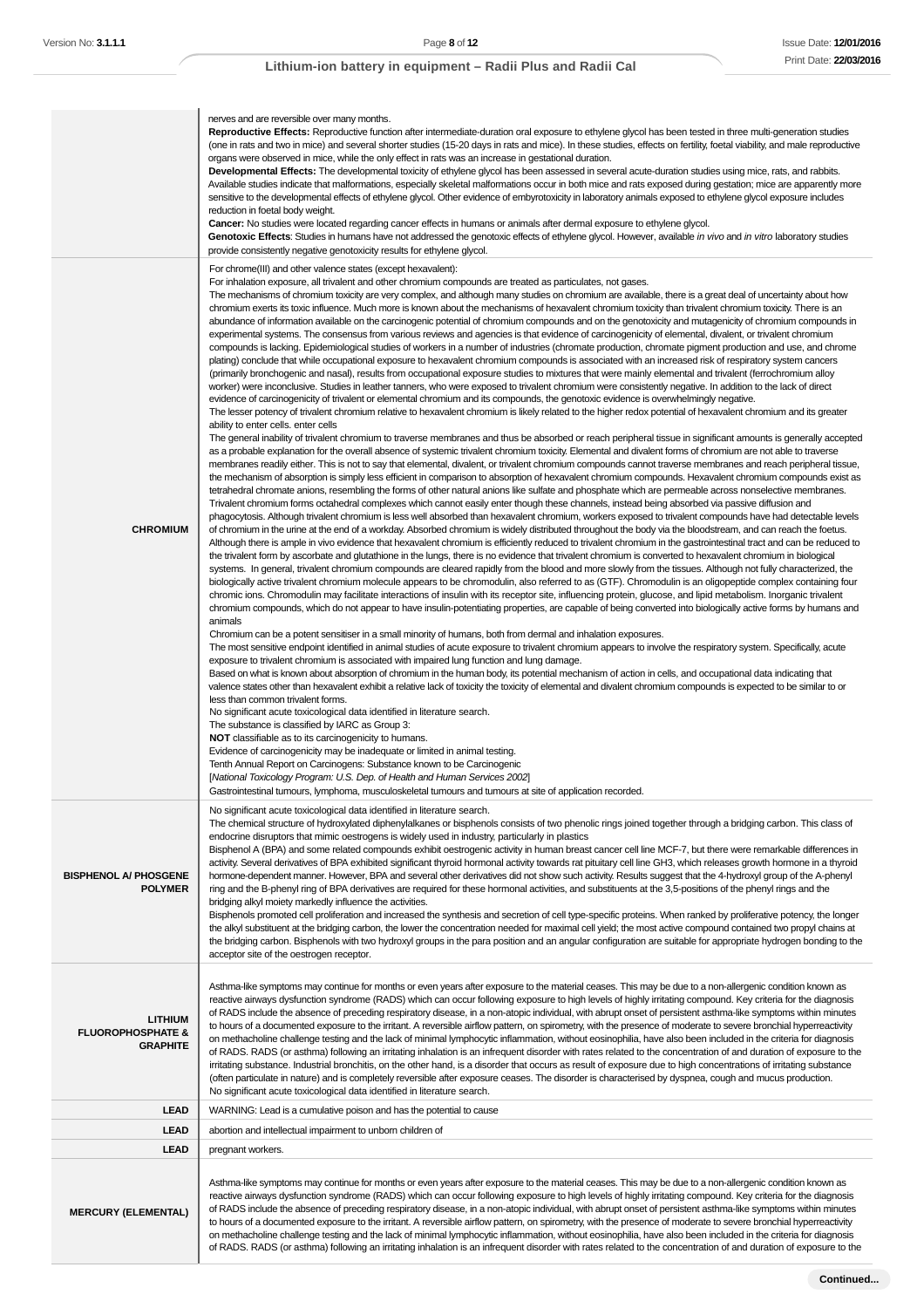|                                             | irritating substance. Industrial bronchitis, on the other hand, is a disorder that occurs as result of exposure due to high concentrations of irritating substance<br>(often particulate in nature) and is completely reversible after exposure ceases. The disorder is characterised by dyspnea, cough and mucus production. |                                 |                                                                                                                                                                    |
|---------------------------------------------|-------------------------------------------------------------------------------------------------------------------------------------------------------------------------------------------------------------------------------------------------------------------------------------------------------------------------------|---------------------------------|--------------------------------------------------------------------------------------------------------------------------------------------------------------------|
| <b>MERCURY (ELEMENTAL)</b>                  | Animal studies have shown that mercury may be a reproductive effector.                                                                                                                                                                                                                                                        |                                 |                                                                                                                                                                    |
| <b>Acute Toxicity</b>                       | $\sim$                                                                                                                                                                                                                                                                                                                        | Carcinogenicity                 | Ø                                                                                                                                                                  |
| <b>Skin Irritation/Corrosion</b>            | $\circ$                                                                                                                                                                                                                                                                                                                       | Reproductivity                  | $\circledcirc$                                                                                                                                                     |
| <b>Serious Eye</b><br>Damage/Irritation     | $\circ$                                                                                                                                                                                                                                                                                                                       | <b>STOT - Single Exposure</b>   | ◎                                                                                                                                                                  |
| <b>Respiratory or Skin</b><br>sensitisation | $\circ$                                                                                                                                                                                                                                                                                                                       | <b>STOT - Repeated Exposure</b> | ◎                                                                                                                                                                  |
| Mutagenicity                                | $\circlearrowright$                                                                                                                                                                                                                                                                                                           | <b>Aspiration Hazard</b>        | ல                                                                                                                                                                  |
|                                             |                                                                                                                                                                                                                                                                                                                               | Legend:                         | $\blacktriangleright$ - Data available but does not fill the criteria for classification<br>$\blacktriangleright$ - Data required to make classification available |

– Data Not Available to make classification

## **SECTION 12 ECOLOGICAL INFORMATION**

#### **Toxicity**

| Ingredient              | Endpoint         | <b>Test Duration (hr)</b> | <b>Species</b>                | Value                    | Source                  |
|-------------------------|------------------|---------------------------|-------------------------------|--------------------------|-------------------------|
| lithium cobaltate       | LC50             | 96                        | Fish                          | 1.406mg/L                | $\overline{c}$          |
| lithium cobaltate       | <b>EC50</b>      | 48                        | Crustacea                     | 2.618mg/L                | $\overline{c}$          |
| lithium cobaltate       | <b>EC50</b>      | 504                       | Crustacea                     | 0.012mg/L                | $\overline{c}$          |
| lithium cobaltate       | <b>EC50</b>      | 72                        | Algae or other aquatic plants | $0.144$ mg/L             | $\overline{c}$          |
| lithium cobaltate       | <b>NOEC</b>      | 168                       | Algae or other aquatic plants | 0.0018mg/L               | $\overline{c}$          |
| lithium fluorophosphate | <b>LC50</b>      | 96                        | Fish                          | 42mg/L                   | $\overline{c}$          |
| lithium fluorophosphate | <b>EC50</b>      | 528                       | Fish                          | 1mg/L                    | $\overline{c}$          |
| lithium fluorophosphate | <b>NOEC</b>      | 528                       | Fish                          | $0.2$ mg/L               | 2                       |
| lithium fluorophosphate | <b>EC50</b>      | 48                        | Crustacea                     | 98mg/L                   | $\overline{2}$          |
| lithium fluorophosphate | EC50             | 96                        | Algae or other aquatic plants | 43mg/L                   | 2                       |
| ethylene carbonate      | <b>EC50</b>      | 96                        | Algae or other aquatic plants | 17.388mg/L               | 3                       |
| ethylene carbonate      | LC50             | 96                        | Fish                          | 238.065mg/L              | 3                       |
| graphite                | LC50             | 96                        | Fish                          | >100mg/L                 | $\overline{c}$          |
| graphite                | <b>EC50</b>      | 48                        | Crustacea                     | $>=$ 38.4- $<=$ 67.6mg/L | $\overline{c}$          |
| graphite                | <b>NOEC</b>      | 672                       | Crustacea                     | $>=0.58 - 10$ mg/L       | $\overline{c}$          |
| graphite                | <b>EC50</b>      | 72                        | Algae or other aquatic plants | 19mg/L                   | $\overline{c}$          |
| graphite                | <b>EC50</b>      | 72                        | Algae or other aquatic plants | 7.2mg/L                  | $\overline{\mathbf{c}}$ |
| lead                    | <b>BCFD</b>      | 8                         | Fish                          | 4.324mg/L                | 4                       |
| lead                    | <b>NOEC</b>      | 672                       | Fish                          | 0.00003mg/L              | 4                       |
| lead                    | <b>LC50</b>      | 96                        | Fish                          | 0.0079mg/L               | 2                       |
| lead                    | <b>EC50</b>      | 48                        | Crustacea                     | 0.029mg/L                | $\overline{2}$          |
| lead                    | <b>EC50</b>      | 48                        | Algae or other aquatic plants | 0.0217mg/L               | $\overline{c}$          |
| lead                    | EC50             | 72                        | Algae or other aquatic plants | 0.0205mg/L               | 2                       |
| mercury (elemental)     | <b>BCF</b>       | 720                       | Fish                          | 0.001mg/L                | 4                       |
| mercury (elemental)     | EC50             | 72                        | Algae or other aquatic plants | 0.0025mg/L               | 4                       |
| mercury (elemental)     | <b>LC50</b>      | 96                        | Fish                          | $0.004$ mg/L             | 4                       |
| mercury (elemental)     | <b>EC50</b>      | 240                       | Fish                          | $0.0003$ mg/L            | 5                       |
| mercury (elemental)     | <b>EC50</b>      | 48                        | Crustacea                     | 0.0003mg/L               | $\overline{c}$          |
| mercury (elemental)     | <b>NOEC</b>      | 2688                      | Crustacea                     | 0.00025mg/L              | $\overline{2}$          |
| lead                    | <b>BCFD</b>      | 8                         | Fish                          | 4.324mg/L                | 4                       |
| lead                    | <b>NOEC</b>      | 672                       | Fish                          | 0.00003mg/L              | 4                       |
| lead                    | LC50             | 96                        | Fish                          | 0.0079mg/L               | $\overline{c}$          |
| lead                    | <b>EC50</b>      | 48                        | Crustacea                     | 0.029mg/L                | 2                       |
| lead                    | <b>EC50</b>      | 48                        | Algae or other aquatic plants | 0.0217mg/L               | $\overline{c}$          |
| lead                    | EC50             | 72                        | Algae or other aquatic plants | 0.0205mg/L               | $\overline{\mathbf{c}}$ |
| mercury (elemental)     | <b>BCF</b>       | 720                       | Fish                          | 0.001mg/L                | 4                       |
| mercury (elemental)     | EC50             | 72                        | Algae or other aquatic plants | $0.0025$ mg/L            | 4                       |
| mercury (elemental)     | LC50             | 96                        | Fish                          | 0.004mg/L                | 4                       |
| mercury (elemental)     | <b>EC50</b>      | 240                       | Fish                          | 0.0003mg/L               | 5                       |
| mercury (elemental)     | EC <sub>50</sub> | 48                        | Crustacea                     | 0.0003mg/L               | $\overline{2}$          |
| mercury (elemental)     | <b>NOEC</b>      | 2688                      | Crustacea                     | 0.00025mg/L              | $\overline{a}$          |
| chromium                | <b>BCF</b>       | 1440                      | Algae or other aquatic plants | 0.0495mg/L               | 4                       |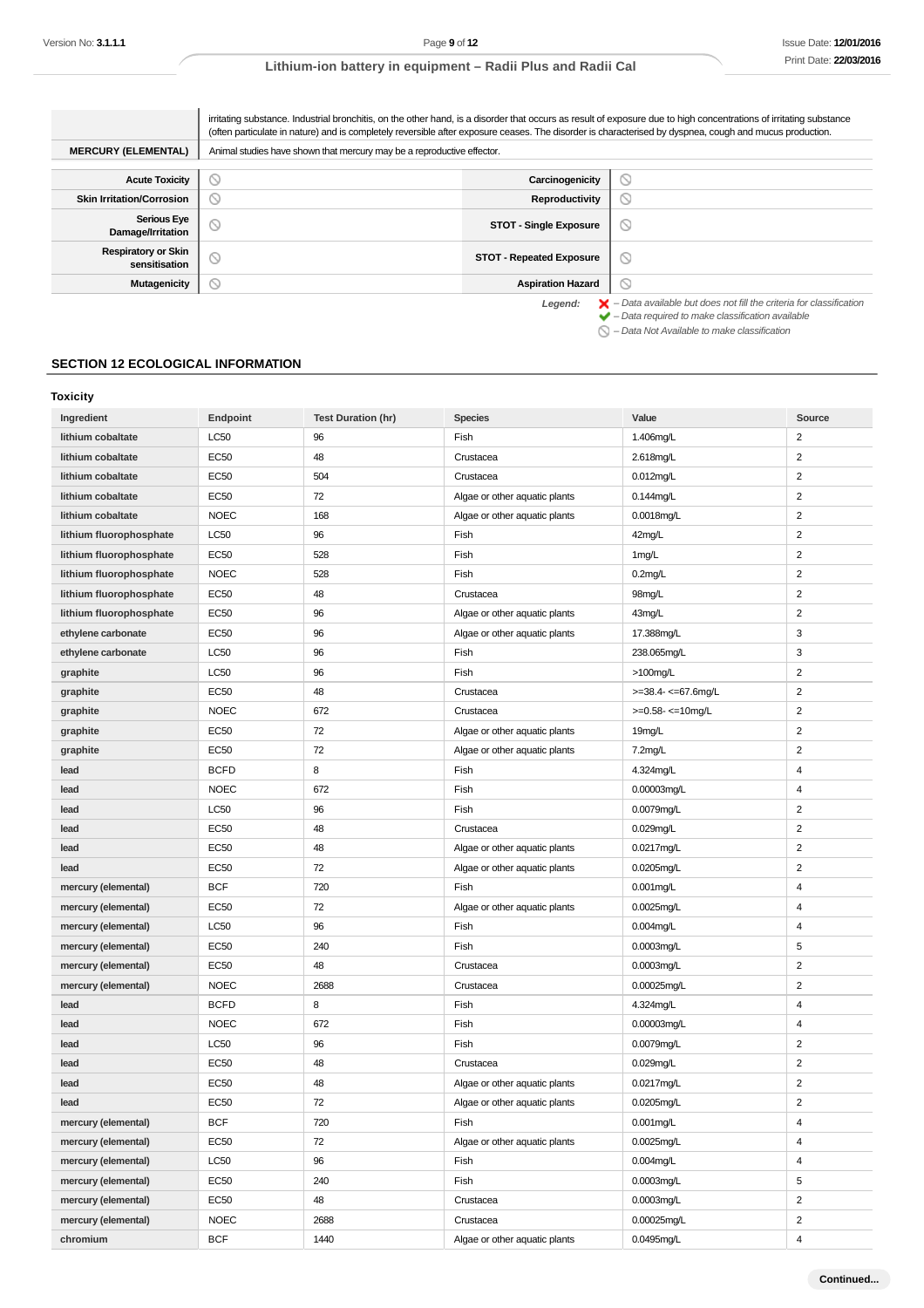| chromium | EC50                                                                                                                                                                                                                                                                                                     | 72  | Algae or other aquatic plants | $0.104$ mg/L   | 4              |
|----------|----------------------------------------------------------------------------------------------------------------------------------------------------------------------------------------------------------------------------------------------------------------------------------------------------------|-----|-------------------------------|----------------|----------------|
|          |                                                                                                                                                                                                                                                                                                          |     |                               |                |                |
| chromium | LC50                                                                                                                                                                                                                                                                                                     | 96  | Fish                          | 13.9mg/L       | 4              |
| chromium | <b>NOEC</b>                                                                                                                                                                                                                                                                                              | 672 | Fish                          | 0.00019mg/L    | $\overline{4}$ |
| chromium | <b>EC50</b>                                                                                                                                                                                                                                                                                              | 48  | Crustacea                     | $0.0225$ mg/L  | 5              |
| chromium | <b>EC50</b>                                                                                                                                                                                                                                                                                              | 48  | Crustacea                     | $0.0245$ mg/L  | 5              |
| cadmium  | <b>BCF</b>                                                                                                                                                                                                                                                                                               | 960 | Fish                          | 500mg/L        | 4              |
| cadmium  | LC50                                                                                                                                                                                                                                                                                                     | 96  | Fish                          | $0.001$ mg/L   | 4              |
| cadmium  | <b>NOEC</b>                                                                                                                                                                                                                                                                                              | 168 | Fish                          | 0.00001821mg/L | $\overline{4}$ |
| cadmium  | EC50                                                                                                                                                                                                                                                                                                     | 336 | Crustacea                     | $0.00065$ mg/L | 5              |
| cadmium  | <b>EC50</b>                                                                                                                                                                                                                                                                                              | 48  | Crustacea                     | $0.0033$ mg/L  | 5              |
| cadmium  | <b>EC50</b>                                                                                                                                                                                                                                                                                              | 72  | Algae or other aquatic plants | $0.018$ mg/L   | 2              |
| Legend:  | Extracted from 1. IUCLID Toxicity Data 2. Europe ECHA Registered Substances - Ecotoxicological Information - Aquatic Toxicity 3. EPIWIN Suite V3.12 -<br>Aquatic Toxicity Data (Estimated) 4. US EPA, Ecotox database - Aquatic Toxicity Data 5. ECETOC Aquatic Hazard Assessment Data 6. NITE (Japan) - |     |                               |                |                |

**DO NOT** discharge into sewer or waterways.

## **Persistence and degradability**

| Ingredient                               | Persistence: Water/Soil | Persistence: Air |
|------------------------------------------|-------------------------|------------------|
| ethvlen <sub>o</sub><br>e carbonate<br>. | <b>HIGH</b>             | <b>HIGH</b>      |

Bioconcentration Data 7. METI (Japan) - Bioconcentration Data 8. Vendor Data

#### **Bioaccumulative potential**

| Ingredient         | <b>Bioaccumulation</b>    |
|--------------------|---------------------------|
| ethylene carbonate | LOW (LogKOW = $-0.3388$ ) |

### **Mobility in soil**

| Ingredient                      | Mobility                                           |
|---------------------------------|----------------------------------------------------|
| e carbonate<br><b>Athy</b><br>. | .168)<br>$\bigcap_{\Lambda}$<br>້<br>$\sim$ $\sim$ |

## **SECTION 13 DISPOSAL CONSIDERATIONS**

#### **Waste treatment methods**

| <b>Product / Packaging</b><br>disnosal | Consult State Land Waste Management Authority for disposal.<br>uthorised landfill.<br>** residue in an au. |
|----------------------------------------|------------------------------------------------------------------------------------------------------------|
|----------------------------------------|------------------------------------------------------------------------------------------------------------|

## **SECTION 14 TRANSPORT INFORMATION**

## **Labels Required**

|                         | MISCELLANEOUS<br>DANGEROUS |
|-------------------------|----------------------------|
| <b>Marine Pollutant</b> | <b>NO</b>                  |
| <b>HAZCHEM</b>          | 4W                         |

#### **Land transport (ADG)**

| <b>UN number</b>             | 3481                                                                                        |
|------------------------------|---------------------------------------------------------------------------------------------|
| Packing group                |                                                                                             |
| UN proper shipping name      | LITHIUM ION BATTERIES CONTAINED IN EQUIPMENT or LITHIUM ION BATTERIES PACKED WITH EQUIPMENT |
| <b>Environmental hazard</b>  | Not Applicable                                                                              |
| Transport hazard class(es)   | Class<br>9<br>Subrisk<br>Not Applicable                                                     |
| Special precautions for user | Special provisions<br>188 230 360 348<br>Limited quantity<br>$\mathbf 0$                    |

#### **Air transport (ICAO-IATA / DGR): NOT REGULATED FOR TRANSPORT OF DANGEROUS GOODS**

## **Sea transport (IMDG-Code / GGVSee)**

| 1 I K | 348' |
|-------|------|
|       |      |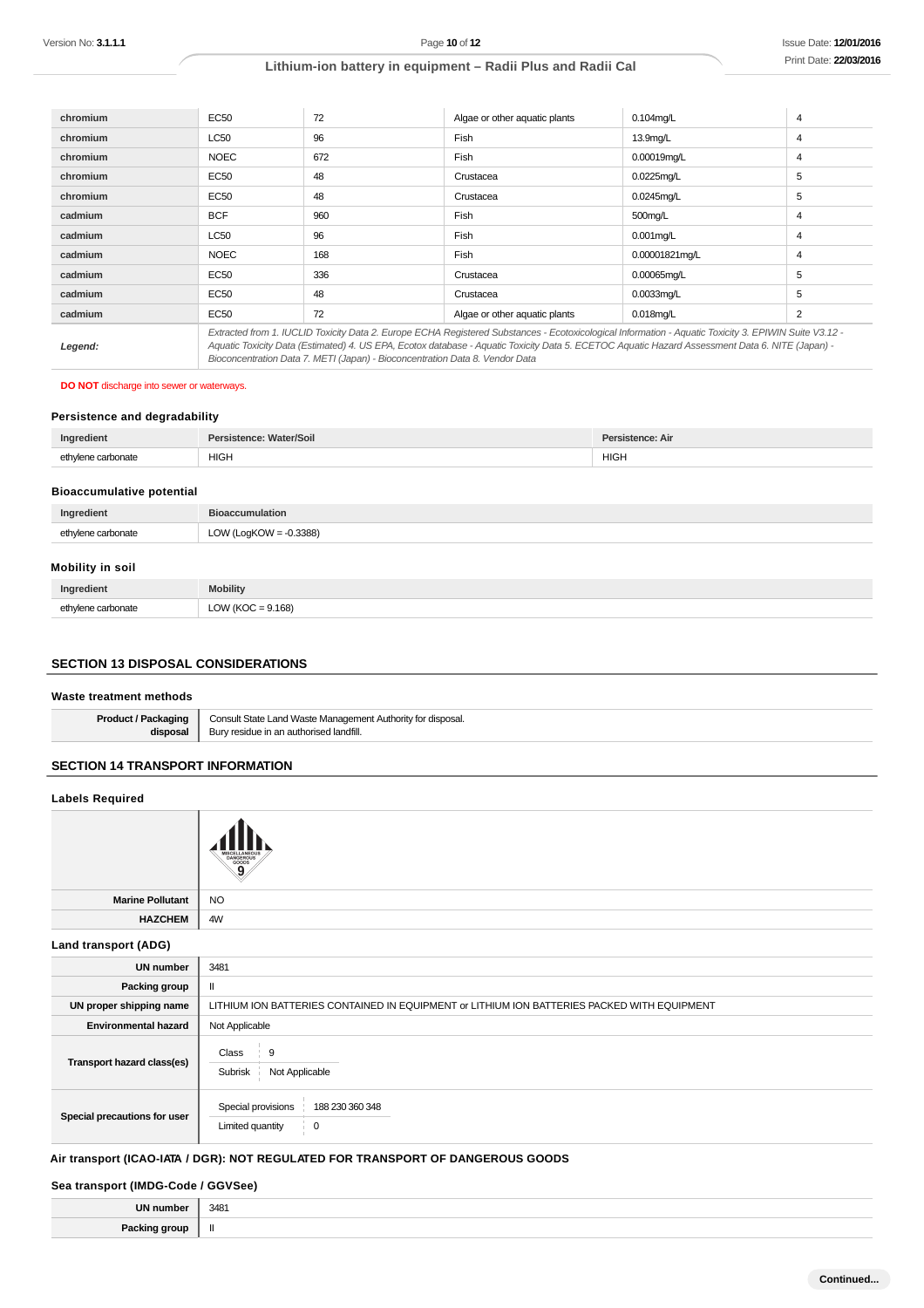| UN proper shipping name      | LITHIUM ION BATTERIES CONTAINED IN EQUIPMENT or LITHIUM ION BATTERIES PACKED WITH EQUIPMENT (including lithium ion polymer<br>batteries) |  |  |
|------------------------------|------------------------------------------------------------------------------------------------------------------------------------------|--|--|
| <b>Environmental hazard</b>  | Not Applicable                                                                                                                           |  |  |
| Transport hazard class(es)   | <b>IMDG Class</b><br>9<br><b>IMDG Subrisk</b><br>Not Applicable                                                                          |  |  |
| Special precautions for user | <b>EMS Number</b><br>$F-A. S-I$<br>Special provisions<br>188 230 348 360 376 377<br><b>Limited Quantities</b><br>0                       |  |  |

# **Transport in bulk according to Annex II of MARPOL and the IBC code**

Not Applicable

## **SECTION 15 REGULATORY INFORMATION**

| Safety, health and environmental regulations / legislation specific for the substance or mixture       |                                                                                      |                                                                                                                                         |
|--------------------------------------------------------------------------------------------------------|--------------------------------------------------------------------------------------|-----------------------------------------------------------------------------------------------------------------------------------------|
|                                                                                                        | LITHIUM COBALTATE(12190-79-3) IS FOUND ON THE FOLLOWING REGULATORY LISTS             |                                                                                                                                         |
| Australia Inventory of Chemical Substances (AICS)                                                      |                                                                                      | International Agency for Research on Cancer (IARC) - Agents Classified by the IARC<br>Monographs                                        |
|                                                                                                        | LITHIUM FLUOROPHOSPHATE(21324-40-3) IS FOUND ON THE FOLLOWING REGULATORY LISTS       |                                                                                                                                         |
| Australia Inventory of Chemical Substances (AICS)                                                      |                                                                                      |                                                                                                                                         |
|                                                                                                        | ETHYLENE CARBONATE(96-49-1) IS FOUND ON THE FOLLOWING REGULATORY LISTS               |                                                                                                                                         |
| Australia Inventory of Chemical Substances (AICS)                                                      |                                                                                      |                                                                                                                                         |
|                                                                                                        |                                                                                      |                                                                                                                                         |
|                                                                                                        | GRAPHITE(7782-42-5) IS FOUND ON THE FOLLOWING REGULATORY LISTS                       |                                                                                                                                         |
| Australia Exposure Standards                                                                           | Australia Hazardous Substances Information System - Consolidated Lists               | Australia Inventory of Chemical Substances (AICS)                                                                                       |
|                                                                                                        |                                                                                      |                                                                                                                                         |
|                                                                                                        | LEAD(7439-92-1) IS FOUND ON THE FOLLOWING REGULATORY LISTS                           |                                                                                                                                         |
| Australia Exposure Standards                                                                           | Australia Hazardous Substances Information System - Consolidated Lists               | Australia Inventory of Chemical Substances (AICS)<br>International Agency for Research on Cancer (IARC) - Agents Classified by the IARC |
|                                                                                                        |                                                                                      | Monographs                                                                                                                              |
|                                                                                                        | MERCURY (ELEMENTAL)(7439-97-6) IS FOUND ON THE FOLLOWING REGULATORY LISTS            |                                                                                                                                         |
| Australia Exposure Standards                                                                           |                                                                                      | Australia Inventory of Chemical Substances (AICS)                                                                                       |
|                                                                                                        | Australia Hazardous Substances Information System - Consolidated Lists               | International Agency for Research on Cancer (IARC) - Agents Classified by the IARC                                                      |
|                                                                                                        |                                                                                      | Monographs                                                                                                                              |
|                                                                                                        | LEAD(7439-92-1) IS FOUND ON THE FOLLOWING REGULATORY LISTS                           |                                                                                                                                         |
| Australia Exposure Standards                                                                           |                                                                                      | Australia Inventory of Chemical Substances (AICS)                                                                                       |
| Australia Hazardous Substances Information System - Consolidated Lists                                 |                                                                                      | International Agency for Research on Cancer (IARC) - Agents Classified by the IARC                                                      |
|                                                                                                        |                                                                                      | Monographs                                                                                                                              |
|                                                                                                        | MERCURY (ELEMENTAL)(7439-97-6) IS FOUND ON THE FOLLOWING REGULATORY LISTS            |                                                                                                                                         |
| Australia Exposure Standards                                                                           |                                                                                      | Australia Inventory of Chemical Substances (AICS)                                                                                       |
|                                                                                                        | Australia Hazardous Substances Information System - Consolidated Lists               | International Agency for Research on Cancer (IARC) - Agents Classified by the IARC<br>Monographs                                        |
|                                                                                                        |                                                                                      |                                                                                                                                         |
|                                                                                                        | CHROMIUM(7440-47-3) IS FOUND ON THE FOLLOWING REGULATORY LISTS                       |                                                                                                                                         |
| Australia Exposure Standards                                                                           |                                                                                      | Australia Inventory of Chemical Substances (AICS)                                                                                       |
|                                                                                                        | Australia Hazardous Substances Information System - Consolidated Lists               | International Agency for Research on Cancer (IARC) - Agents Classified by the IARC<br>Monographs                                        |
|                                                                                                        |                                                                                      |                                                                                                                                         |
|                                                                                                        | CADMIUM(7440-43-9) IS FOUND ON THE FOLLOWING REGULATORY LISTS                        |                                                                                                                                         |
| Australia Exposure Standards<br>Australia Hazardous Substances Information System - Consolidated Lists |                                                                                      | Australia Inventory of Chemical Substances (AICS)<br>International Agency for Research on Cancer (IARC) - Agents Classified by the IARC |
|                                                                                                        |                                                                                      | Monographs                                                                                                                              |
|                                                                                                        | BISPHENOL A/ PHOSGENE POLYMER(25971-63-5) IS FOUND ON THE FOLLOWING REGULATORY LISTS |                                                                                                                                         |
| Australia Inventory of Chemical Substances (AICS)                                                      |                                                                                      |                                                                                                                                         |
|                                                                                                        |                                                                                      |                                                                                                                                         |
| <b>National Inventory</b>                                                                              | <b>Status</b>                                                                        |                                                                                                                                         |
| Australia - AICS                                                                                       | Υ                                                                                    |                                                                                                                                         |
| Canada - DSL                                                                                           | N (lithium fluorophosphate)                                                          |                                                                                                                                         |
| Canada - NDSL                                                                                          |                                                                                      | N (lead; graphite; bisphenol A/ phosgene polymer; ethylene carbonate; mercury (elemental); lithium cobaltate; chromium; cadmium)        |

| China - IECSC                           |                                                                               |
|-----------------------------------------|-------------------------------------------------------------------------------|
| Europe - EINEC / ELINCS /<br><b>NLP</b> | N (bisphenol A/ phosgene polymer)                                             |
| Japan - ENCS                            | N (graphite; mercury (elemental); chromium; lithium fluorophosphate; cadmium) |
| Korea - KECI                            |                                                                               |
|                                         |                                                                               |